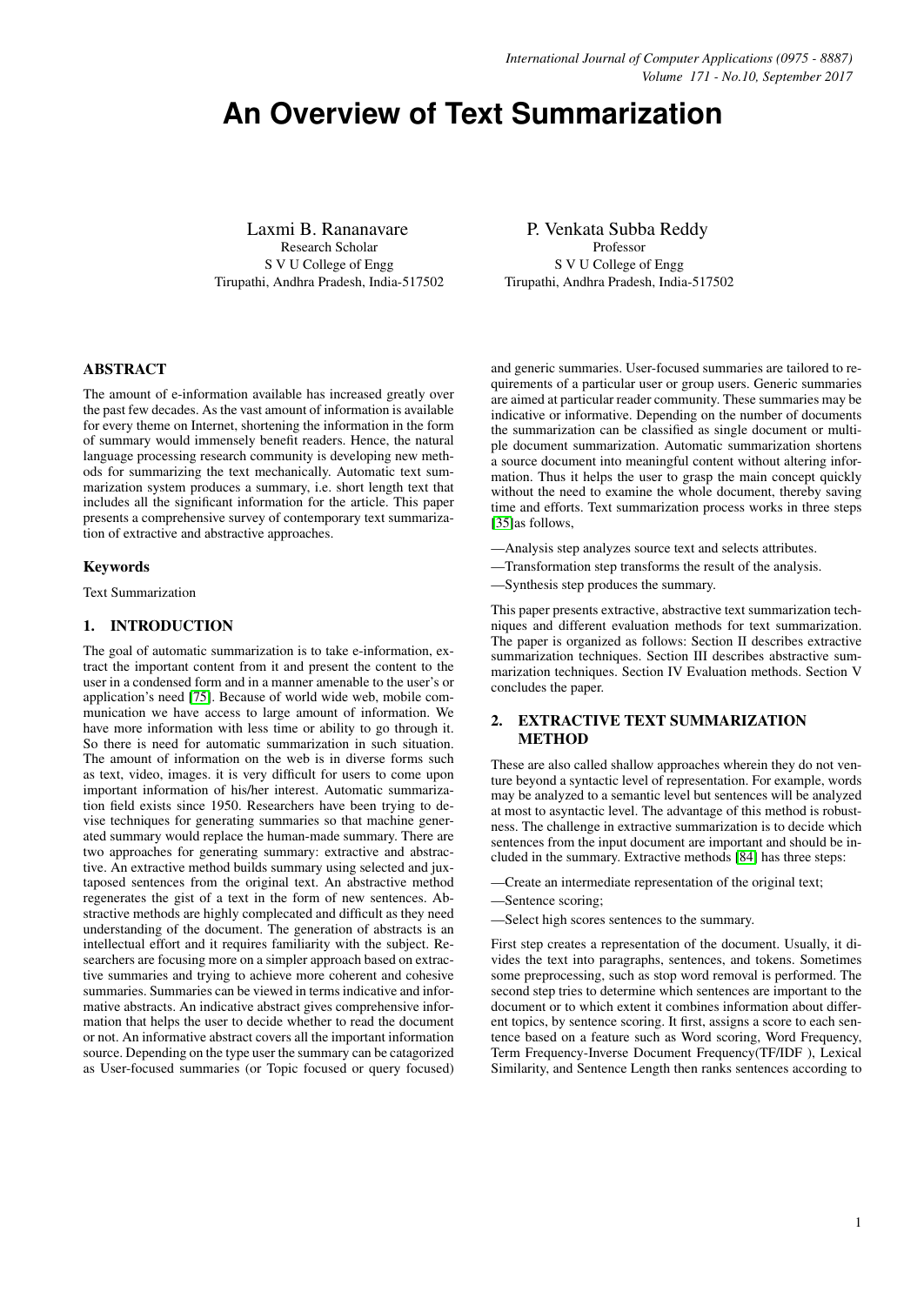their score. The score should be a measure of how significant a sentence is to the understanding of the text as a whole. The last step combines the score provided by the previous steps and generates a summary. The following definitions presents the main methods in each of the aforementioned approaches,

- —Word scoring:The initial methods in sentence scoring were based on words. Each word receives a score and the weight of each sentence is the sum of all scores of its constituent words. The approaches in the literature are outlined here.
- —Word frequency: As the name of the method suggests, the more frequently a words occurs in the text, the higher its score. In other words, sentences containing the most frequent words in a document stand a higher chance of being selected for the final summary. The assumption is that the higher the frequency of a word in the text, the more likely that it indicates the subject of the text.
- —TF/IDF: This algorithm performs a comparison between the term frequency (TF) in a document (in this case each sentence is treated as a document) and the document frequency (IDF), which means the number of times that the word occurs along all documents.
- —Lexical similarity: It is based on the assumption that important sentences are identified by strong chains. In other words, it relates sentences that employ words with the same meaning (synonyms) or other semantic relation.
- —Sentence length: This feature is employed to penalize sentences that are too short. The method uses length as number of words in sentence. In addition, penalizes sentences that are shorter than a certain length.

## 2.1 Term Frequency - Inverse Document Frequency Method (TF\*IDF)

The TF\*IDF is a numerical statistic that is intended to reflect how important a word is to a document in a collection or corpus. Then sentences are scored according to product and sentence having high score are included in the summary. The problem with this method is that longer sentences get higher scores than shorter sentences. This is a consequence of having more words in longer sentences thereby summary length increase. At IBM, Luhn[\[69\]](#page-14-2) worked on technical documents. In this work he removed stop word in the document and frequency of content words was considered in generating summary. This method looks for concentration of salient (content) words in the document. He calculated the score of sentences as follows,

#### $score = \frac{Number\ of\ significant\ words\ in\ the\ sentence}{1 - k}$ number of words

Edmundson[\[18\]](#page-12-0) presented a weight based method wherein the basic unit of extraction is the sentence. The method computes the weight of each sentence based on certain features like location, title, cue words, stigma words and keywords. A sentence is given weight based on its location in the document. This feature is dependent on the type of the document. For example, in technical documents, sentences in the conclusion section are ranked high, while in news articles; first few sentences are ranked higher. Sentences containing title words are considered to have a higher score. Title words are those that are present in the title of the document, headings and subheadings are significant words are given higher scores. Cue words are those words containing cue words/phrases like conclusion, concisely etc. They add a positive score to the word. Stigma words are those words that add a negative score to the word. Words like slowly etc. come under this category. Keywords are the words that tend to be more redundant and talk about the main content in the given text. Score of a sentence is then computed as the sum of the scores of its constituent words. Jayashree R et al.[\[47\]](#page-13-1) developed an algorithm that extracts key words from Kannada text documents, for which they combine GSS ( Galavotti, Sebastiani, Simi) coefficients and IDF(Inverse Document Frequency) methods along with TF(Term Frequency) for extracting key words and later uses these for summarization. The principal objective of this work is to assign a weight to each word in a sentence. The weight of a sentence is the sum of weights of all words, based on the scoring of sentences. They choose top 'm' sentences for generating a summary of length m. Mikael Kageback et al. [\[49\]](#page-13-2) proposed the use of continuous vector representations for semantically aware representations of sentences as a basis for measuring similarity. They investigated the effects of using phrase embedding for summarization. Two implementations of word vectors and two different approaches for composition were evaluated. All investigated combinations improved the original Lin-Bilmes approach (using tf-idf representations of sentences). Rafael Ferreira et al. [\[23\]](#page-12-1) used three different corpora. One would obtain a coincidence of four methods as being the best ones: Word Frequency, TF/IDF, Lexical Similarity, and Sentence Length. The strategy Text- Rank Score was also chosen by as providing good results for two of the three data sets tested. Chin-Yew Lin et al. [\[60\]](#page-14-3) represented a procedure to automatically acquire topic signatures and evaluates the effectiveness of applying topic signatures to extract topic relevant sentences. The topic signature method outperforms the baseline and the tf\*idf methods for all test topics. Topic signatures can not only recognize related terms (topic identification), but group related terms together under one target concept (topic interpretation). Topic signatures have also been viewed as an inverse process of query expansion. A Progressive summary benefits a user to monitor changes in evolving news topics over a period. Detecting innovative information is the essential part of advanced summarization that differentiates it from normal multi- document summarization. Praveen Bysani [\[10\]](#page-12-2)explores the possibility of detecting novelty at various stages of summarization. New scoring features, Re-ranking criteria, and filtering strategies are proposed to identify relevant novel information. Jiaming Zhan et al. [\[120\]](#page-16-0) propose an approach to automatically summarize multiple customer reviews based on their internal topic structure. This method accounts for topical overlap within real-world reviews by extracting topics across reviews, instead of dividing reviews into several non-overlapping clusters. The experimental study and its evaluation results have demonstrated that the proposed approach can achieve better summarization performance and users satisfaction when compared to the approaches of opinion mining and clustering-summarization. Atefeh Farzindar et al. [\[22\]](#page-12-3) describe a method for the summarization of legal documents helping a legal expert determine the key ideas of judgement. The approach relies on the exploration of the documents architecture and its thematic structures to build a table style summary for improving coherency and readability of the text. The method extracts relevant units in the source judgment by identifying the discourse structures and determining the semantic roles of thematic segments in the document. The thematic structures in a tabular form divide the summary presentation: DECISION DATA, INTRODUCTION, CONTEXT, JU-RIDICAL ANALYSIS and CONCLUSION. The generation of the summary is done in four steps: thematic segmentation to detect the document structures, filtering to eliminate unimportant quotations and noises, selection of the candidate units and production of table style summary. Orkut Buyukkokten et al. [\[9\]](#page-12-4) discuss a new approach to summarize and browse Web pages on small devices. Each Web page is broken into text units that can each be hidden, partially displayed, made fully visible, or summarized. One method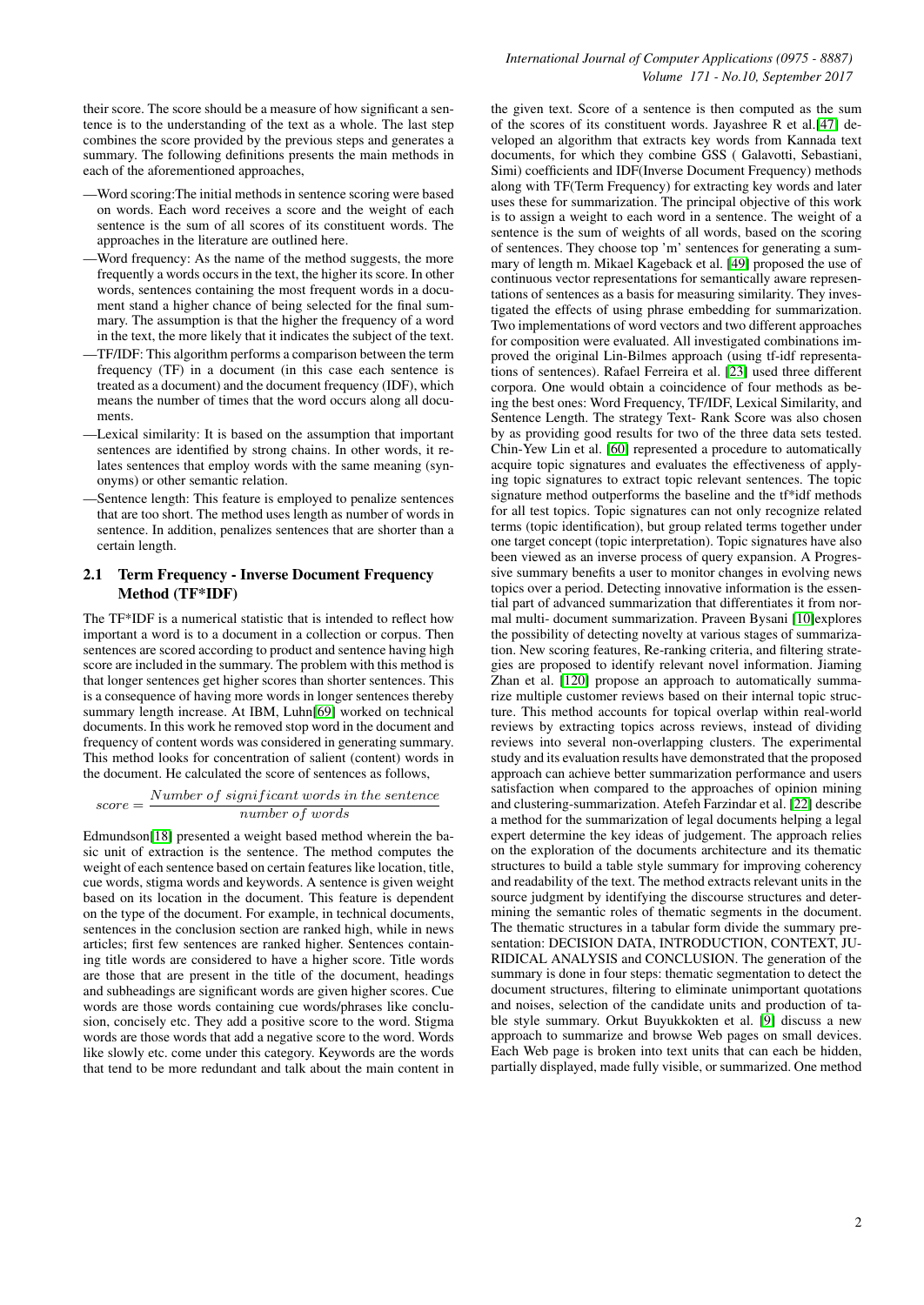extracts significant keywords from the text units, another attempts to find each text units most significant sentence to act as a summary for the unit. The model uses information retrieval techniques, which adapts to the World-Wide Web context. Rafeeq Al-Hashemi [\[1\]](#page-12-5) generated summarization in four stages. The preprocess stages convert the unstructured text into structured. In the first stage, the system removes the stop words, parse the text and assigning the POS (tag) for each word in the text and store the result in a table. The second stage extracts the relevant key phrases in the text and rank the candidate words. The system uses the extracted keywords/keyphrases to select the important sentence. Each sentence ranked depending on many features such as the existence of the keywords/keyphrase in it, the relation between the sentence and the title by using a similarity measurement and other many features. The Third stage of the proposed system is to extract the sentences with the highest rank. The Fourth filtering stage reduces the number of the candidate sentences, in summary, to produce a qualitative summary using KFIDF measurement. The work presented here depends on the keyphrases extracted by the system and many other features extracted from the document to get the text summary as a result. This approach provides an advantage of finding the most related sentences to be added to the summary text. The system gave good results in comparison to manual summarization extraction. The system can provide the most compressed summary with high quality. The main applications of this work are Web search Engines, text compression, and word processor. Inderjeet Mani et al. [\[72\]](#page-14-4) explored different cohesion methods for computing salience, and compared these methods against a coherence-based method regarding accuracy with respect to human judgements of salience. Despite the lack of links based on proper name anaphora and synonymy in these texts, the results of the spreading-based cohesion method, while less accurate overall than the coherence method, and are encouraging. Further, a method for discovering discourse-related text structure based on local cohesion was introduced. It also compares such trees with coherence-based trees. Rada Mihalcea et al. [\[12\]](#page-12-6) tackled the problem of book summarization. they introduced a new summarization benchmark, specifically targeting the evaluation of systems for book summarization. They showed that systems developed for the summarization of short documents do not farely well when applied to very long documents such as books, and instead, a better performance can be achieved with a system that accounts for the length of the documents.

## 2.2 Cluster- Based Methods

Documents are composed in such a manner that they address different ideas in separate sections. It is natural to think that summaries should address different themes separated into sections of the document. In case that the document for which summary is being delivered is of entirely different subjects then summarizer assimilates this aspect through clustering. The document is represented using TF-IDF of scores of words. High- frequency term represents the theme of a cluster. Summary sentence is selected based on relationship of sentence to the theme of the cluster. The cluster- based method generates a summary of high relevance, to the given query or document topic. Chris Kedzie et al. [\[51\]](#page-13-3) have presented an update summarization system for the disaster domain, and demonstrated improved system performance by integrating sentence salience with clustering. They use novel, disasterspecific features for salience prediction, including geo-locations and language models representing the language of disaster. Vahed Qazvinian et al. [\[92\]](#page-15-0) propose a model of summarizing a single article, which can be further used to summarize an entire topic.

This work uses the citation summaries to understand the main contributions of articles and proposes a clustering approach where communities in the citation summarys lexical network are formed and sentences are extracted from separate clusters.Ramiz M et al. [\[2\]](#page-12-7)presented the approach to automatic document summarization based on clustering and extraction of sentences. The approach consists of two steps. First sentences are clustered, and then on each cluster representative sentences are defined. A discrete differential evolution algorithm to optimize the objective functions is developed. This paper also demonstrated that the summarization result depends on the similarity measure. Results of the experiment have shown that proposed by us NGD-based dissimilarity measure outperforms the Euclidean distance. Hiroya Takamura et al. [\[107\]](#page-15-1) proposed a novel text summarization model based on the budgeted median problem. The proposed model covers the entire document cluster through sentence assignment, since in this model every sentence is represented by one of the selected sentences as much as possible. An advantage of the method is that it can naturally incorporate asymmetric relations between sentences.Dragomir Radev et al. [\[94\]](#page-15-2) use a form of multi-document summarization called Centroid-based summarization. A cluster of documents with a common topic is used to produce a cluster centroid, consisting of words which are central to all of the documents in the cluster. The cluster centroid is then used to rank sentences based on their relevance to the topic of the cluster. Dragomir R. Radev et al. [\[96\]](#page-15-3) present a multi-document summarizer, called MEAD, which generates summaries using cluster centroids produced by a topic detection and tracking system. It also describes two new techniques, based on sentence utility and subsumption. It summarizes clusters of news articles automatically grouped by a topic detection system. P. Arun Kumar et al. [\[54\]](#page-13-4) proposed an improved text summarization approach by combining popularity and weight measures. Note that the popularity of a sentence is determined by the number of similar sentences in the text which is a cluster. Certain features like the position of the sentence, the presence of cue words, etc. measure the weight of a sentence. The methods, when applied independently, fail to select all the salient sentences. By combining the above two methods, it is possible to improve the performance. N K Nagwani [\[80\]](#page-14-5) designed a technique using semantic similarity based clustering and topic modeling using Latent Dirichlet Allocation (LDA) for summarizing the large text collection over MapReduce framework. The summarization task is performed in four stages and provides a modular implementation of multiple documents summarization. The presented technique is evaluated in terms of scalability and various text summarization parameters namely, compression ratio, retention ratio, ROUGE and Pyramid score are also measured. MapReduce provides a faster implementation of summarizing large text collections and is a powerful tool in Big Text Data analysis.

#### 2.3 Text Summarization with Neural Network

A Neural Network is a processing system modeled on the human brain that tries to reenact its learning process. The neural network is an interconnected assembly of artificial neurons that uses a numerical model of computation for data processing. In the case of text summarization, the strategy includes preparing the neural systems to capture the sort of sentences that ought to be incorporated into the summary. Neural Network is trained with sentences in test paragraph where each sentence is checked as to be included in summary or not. Training is conducted by the need of the user. Neural network accurately classifies summary sentences but faces the problem of excessive training time. Khosrow Kaikhah [\[50\]](#page-13-5) presented a novel technique for summarizing news articles using neural net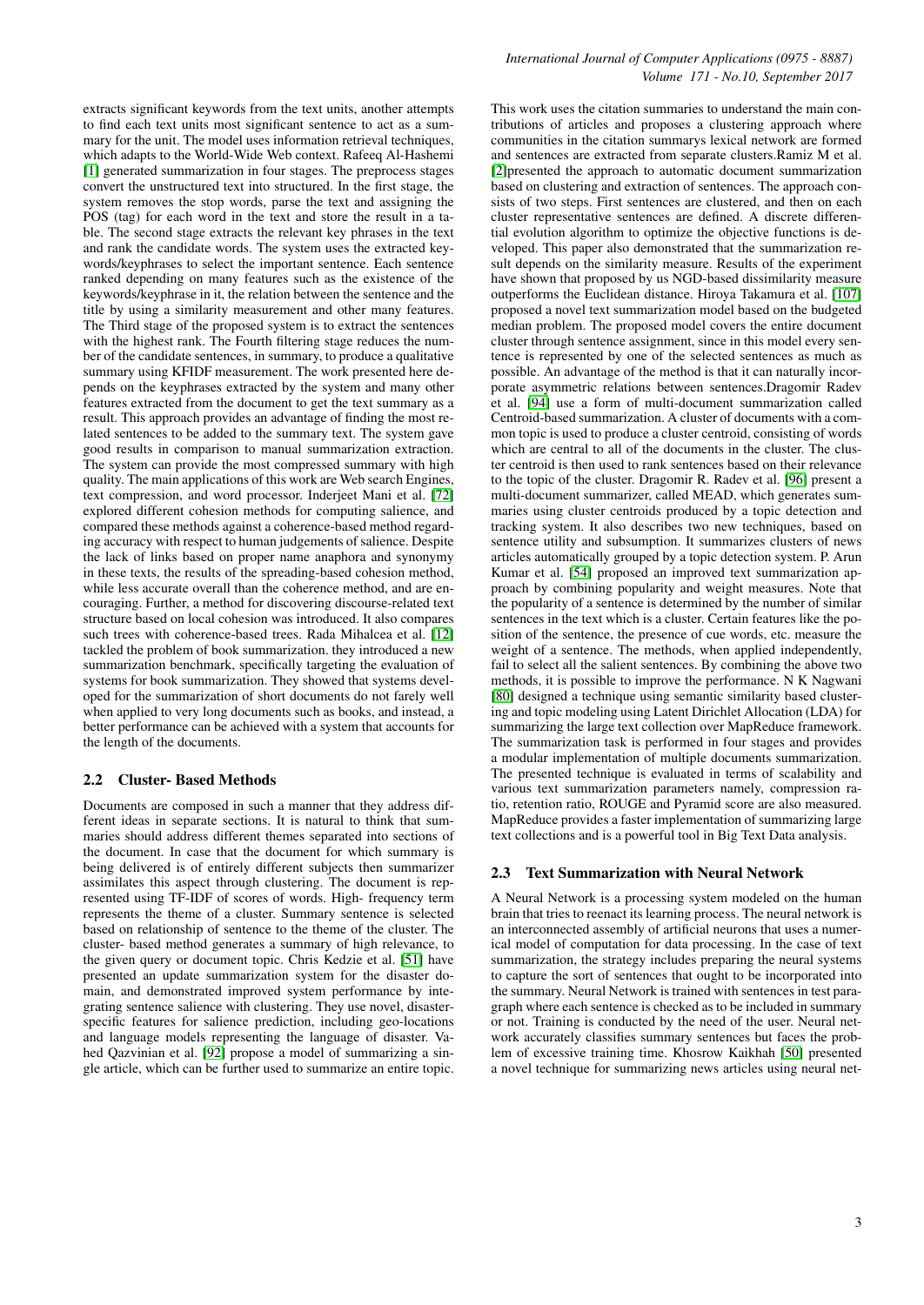works. The neural network is modified to generalize and combine the relevant features apparent in summary sentences. Finally, the modified neural network is used as a filter to summarize news articles. The performance of the text summarization process depends predominantly on the style of the human reader. The selection of features, as well as the selection of summary sentences by the human reader from the training paragraphs, play a major role in the performance of the network. The network is trained according to the style of the human reader and to which sentences the human reader deems to be important in a paragraph. Individual readers can train the neural network according to their own reading styles. The selected features can be modified to reflect the readers needs and requirements. Baotian Hu Qingcai Chen Fangze Zhu [\[43\]](#page-13-6) introduced a large corpus of Chinese short text summarization dataset constructed from the Chinese microblogging and performed Recurrent Neural Network-based methods with promising results. A recurrent neural network (RNN) is a class of artificial neural network creates an internal state of the network which allows it to exhibit dynamic temporal behavior. The rare word problem is also significant for the generation of the summaries, especially when the input is wordbased instead of character-based. It is also a hot topic in the neural generative models such as neural translation machine (NTM) (Luong et al., 2014) set by using naturally annotated web resources. Jayashree R et al. [\[46\]](#page-13-7) discuss a machine learning approach that uses artificial neural networks to produce summaries of arbitrary length text documents. A feed forward neural network, also called as back propagation network, is trained on a corpus of text documents. The corpus is custom built for this purpose using Kannada web portals. Oriol Vinyals et al.[\[112\]](#page-15-4) Conversational modeling is an important task in natural language understanding and machine intelligence. The paper uses the recently proposed sequence to sequence framework. The model converses by predicting the next sentence given the previous sentence or sentences in a conversation. The strength of the model is that it can be trained end-to-end and thus requires much fewer hand-crafted rules. The modest results show that it can generate simple and basic conversations, and extract knowledge from a noisy but open-domain dataset. A purely data- driven approach without any rules can produce rather proper answers to many types of questions. However, the model may require substantial modifications to be able to deliver realistic conversations. Amongst the many limitations, the lack of a coherent personality makes it difficult for this approach to pass the Turing test (Turing, 1950).

## 2.4 Text Summarization with Fuzzy Logic

Fuzzy Logic is a way of reasoning that resembles with the human reasoning which based on degrees of truth rather than the usual true or false (1 or 0) Boolean logic. The fuzzy system is designed with fuzzy rules and membership function which highly affect the performance. A value from zero to one is obtained for each sentence in output based on feature contained in sentence and rules defined in a knowledge base. Meaningful sentences are extracted using IF-THEN rules based on feature criteria. Sentences are ranked in order according to score. In summary, sentences having high score are extracted. Fuzzy logic systems are simple and flexible can take imprecise, distorted, noisy input information. Ladda Suanmali et al. [\[106\]](#page-15-5) present a fuzzy logic aided sentence extractive summarizer that can be as informative as the full text of a document with better information coverage. A prototype has also been constructed to evaluate this automatic text summarization scheme using as in-

put some news articles collection provided by DUC2002<sup>[1](#page-3-0)</sup>. It extracts the important features for each sentence of the document represented as the vector of features consisting of the following elements: title feature, sentence length, term weight, sentence position, sentence to sentence similarity, proper noun, thematic word and numerical data. Certainly, the experimental result is based on fuzzy logic could improve the quality of summary results that based on the general statistic method. F. KYOOMARSI et al. [\[53\]](#page-13-8) present a new approach for creating summaries using fuzzy inference system. The analysis of the parameters which are important in summarization was done by a number of fuzzy-logic-based analyzers. This text summarization system consists of 1) text pre-processor which extracts different information needed for fuzzy analysis from the text using the word-net database and 2) analyzers which contain fuzzy-logic-based inference systems to compute the weighted score of each sentence in the text. The scores of relevance have been ranked. Starting with the highest score, the analyzer includes in the summary the sentences for which the relevance score is greater than the threshold value set. Evaluation using ROUGE indicates the advantage of this approach in comparison to referencing human summarizations. The weakness of the proposed fuzzy summarizer is that the process of designing fuzzy rules, which have to cover all the relationships among the parameters, is quite time- consuming. Po Hu et al. [\[44\]](#page-13-9) propose a novel unsupervised approach by making use of enhanced social context to aid personalized summary generation. In the proposed method, document expansion, user expansion, and implicit induction of the intended user's interest aspects are achieved simultaneously by adopting a fuzzy tripartite clustering algorithm. Moreover, both the informativeness of sentences and the users interest aspects are incorporated in a unified ranking process.

#### 2.5 Graph- based Method

In this method, the sentences of the document are considered as a vertices of the graph. these sentences are connected with an edge if there exist common semantic relation and based on this relation connecting edge is given weight. A graph-based ranking algorithm is used to decide the importance of a vertex within a graph. Vertexes with high cardinality are considered as important sentences and included in the summary. The graph-based method requires neither a profound linguistic knowledge, nor domain knowledge for summarization. Directed graph maintains a flow of text while an edge in undirected graph captures relation using co-occurrence of term. Tree is acyclic graph. Masaaki Nishino et al. [\[87\]](#page-14-6) proposed a dynamic programming (DP) algorithm for tree trimming problems with time complexity of O(NLlogN), where N represents the number of tree nodes and L is the length limit. The algorithm exploits the zero-suppressed binary decision diagram (ZDD), a data structure that accounts for a family of sets as a directed acyclic graph. ZDD permits the application of DP to obtain exact solutions and is faster than ILP solvers. Experiments show that the proposal allows three different tree trimming problems to be solved in the same way. Research of Wauter Bosma [\[7\]](#page-12-8) presents a framework for graph-based summarization to model relations in text, so that the passages can be viewed in a broader context. The result is a summarization system which is more in line with discourse theory but still fully automatic. The aim of this paper is to bring automatic summarization practice in line with insights from discourse theory. To this end, it provides a framework for automatic summarization which is founded on graph theory. The system sig-

<span id="page-3-0"></span><sup>1</sup>Document Understanding Conferences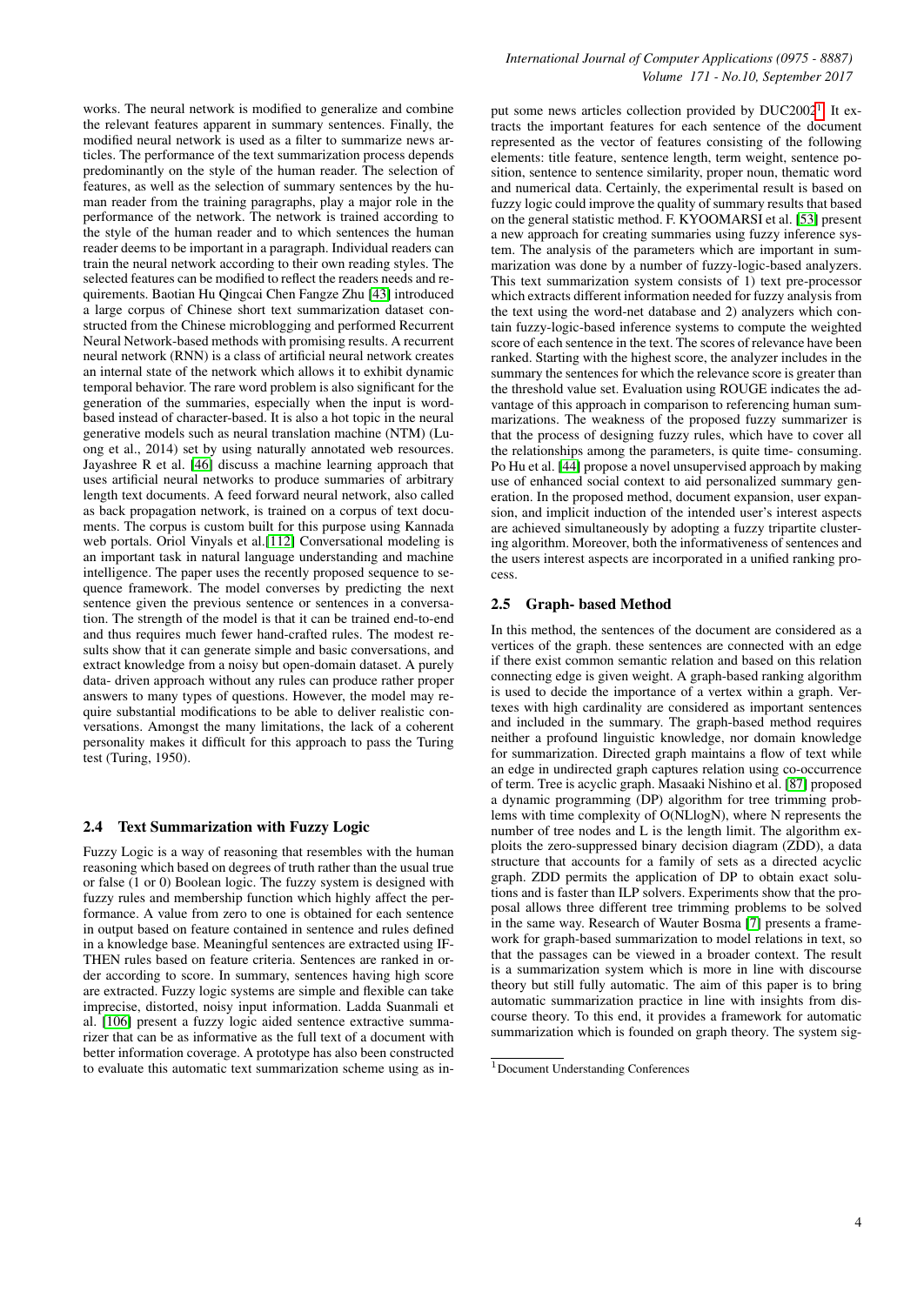nificantly outperforms a competitive baseline (and participant systems) on the DUC 2005 evaluation set. The content selection algorithm is entirely based on relations between text passages. The evaluated system is just one implementation of this framework. Anand Gupta et al. [\[32\]](#page-13-10) introduced a novel method for single document text summarization. The model poses the text summarization task as an optimization problem, and attempts to solve it using Weighted Minimum Vertex Cover (WMVC), a graph-based algorithm. Textual entailment, an established indicator of semantic relationships between text units, is used to measure sentence connectivity and construct the graph on which WMVC operates.Rada Mihalcea [\[76\]](#page-14-7) presents an innovative unsupervised method for automatic sentence extraction using a graph- based ranking algorithm called TextRank which identifies connections between various entities in a text, and implements the concept of recommendation. A text unit recommends other related text units, and the strength of the recommendation is recursively computed based on the importance of the units making the recommendation. In the process of identifying significant sentences in a text, a sentence recommends another sentence that addresses similar concepts as being useful for the overall understanding of the text. Sentences that are highly recommended by other sentences are likely to be more informative for the given text, and will be therefore given a higher score. An important aspect of TextRank is that it does not require deep linguistic knowledge, nor domain or language specific annotated corpora, which makes it highly portable to other domains, genres, or languages. Hongyuan Zha[\[119\]](#page-16-1) A novel method for simultaneous keyphrase extraction and generic text summarization is proposed by modeling text documents as weighted undirected and weighted bipartite graphs. Spectral graph clustering algorithms are used for partitioning sentences of the documents into topical groups with sentence link priors being exploited to enhance clustering quality. Within each topical group, saliency scores for key phrases and sentences are generated based on a mutual reinforcement principle. The key phrases and sentences are then ranked according to their saliency scores and selected for inclusion in the top keyphrase list and summaries of the document. The idea of building a hierarchy of summaries for documents capturing different levels of granularity is also briefly discussed. Gunes Erkan, Dragomir R. Radev[\[20\]](#page-12-9) presented a new approach, LexRank, for computing sentence importance based on the concept of eigenvector centrality in a graph representation of sentences is used. In this model, a connectivity matrix based on intra-sentence cosine similarity is used as the adjacency matrix of the graph representation of sentences. The paper discusses several methods to compute centrality using the similarity graph. The results show that degree-based methods (including LexRank) outperform both centroid-based methods and other systems participating in DUC in most of the cases. Furthermore, the LexRank with threshold method outperforms the other degree-based techniques including continuous LexRank. This approach is quite insensitive to the noise in the data that may result from an imperfect topical clustering of documents.Kavita Ganesan et al. [\[25\]](#page-12-10) presented a novel graph-based summarization framework (Opinosis) that generates concise abstractive summaries of highly redundant opinions that uses textual graphs to generate abstractive summaries of highly redundant opinions. Evaluation results on summarizing user reviews show that Opinosis summaries have better agreement with human summaries compared to the baseline extractive method. The summaries are readable, reasonably wellformed and are informative enough to convey the major opinions. This paper explains the task of multi-tweet summarization, which selects a given number of representative tweets so as to keep important information while dropping noise and redundancy. One main

## *International Journal of Computer Applications (0975 - 8887) Volume 171 - No.10, September 2017*

motivation of this task is to provide a tool to help people efficiently access a large number of tweets, which are short and prone to noise. This is important considering that tweets are one increasing popular repository of fresh information. Inderjeet Mani et al. [\[71\]](#page-14-8) describe a new method for summarizing similarities and differences in a pair of related documents using a graph representation of text. Concepts denoted by words, phrases, and proper names in the document are represented positionally as nodes in the graph along with edges corresponding to semantic relations between items. Given a perspective in terms of which the pair of documents is to be summarized, the algorithm first uses a spreading activation technique to discover, in each document, nodes semantically related to the topic. The activated graphs of each document are then matched to yield a graph corresponding to similarities and differences between the pair, which is rendered in natural language. An evaluation of these techniques has been carried out. The summarization exploits the results of recent progress in information extraction to represent salient units of text and their relationships. By exploiting relations between units and the perspective from which the comparison is desired, the summarizer can pinpoint similarities and differences. This approach is highly domain-independent, even though it has illustrated its power mainly for news articles. Currently, the synthesis component is rudimentary, relying on sentence extraction to exemplify similarities and differences.Rada Mihalcea et al. [\[77\]](#page-14-9) described a method for language independent extractive summarization that relies on iterative graph-based ranking algorithms. Intuitively, iterative graph-based ranking algorithms work well on the task of extractive summarization because they do not only rely on the local context of a text unit (vertex), but they rather take into account information recursively drawn from the entire text (graph). Through the graphs it builds on texts, a graph-based ranking algorithm identifies connections between various entities in a text, and implements the concept of recommendation. A text unit recommends other related text units, and the strength of the recommendation is recursively computed based on the importance of the units making the recommendation. In the process of identifying relevant sentences in a text, a sentence recommends another sentence that addresses similar concepts as being useful for the overall understanding of the text. Sentences that are highly recommended by other sentences are likely to be more informative, and will be, therefore, given a higher score. Hongyan Jing[\[48\]](#page-13-11) present a novel sentence reduction system for automatically removing extraneous phrases such as prepositional phrases, clauses, to-infinitives, or gerunds, and multiple phrases can be removed form a single sentence that is extracted from a document for summarization purpose. The system uses multiple sources of knowledge to decide which phrases in an extracted sentence can be removed, including syntactic knowledge, context information, and statistics computed from a corpus which consists of examples written by human professionals. The reduction can significantly improve the conciseness of automatic summaries. The system makes intelligent reduction decisions based on multiple sources of knowledge, including syntactic knowledge, context, and probabilities computed from corpus analysis. LIU X et al. [\[67\]](#page-14-10) explain the task of multi-tweet summarization, which selects a given number of representative tweets so as to keep important information while dropping noise and redundancy. One main motivation of this task is to provide a tool to help people efficiently access a large number of tweets, which are short and prone to noise. This is important considering that tweets are one increasing popular repository of fresh information.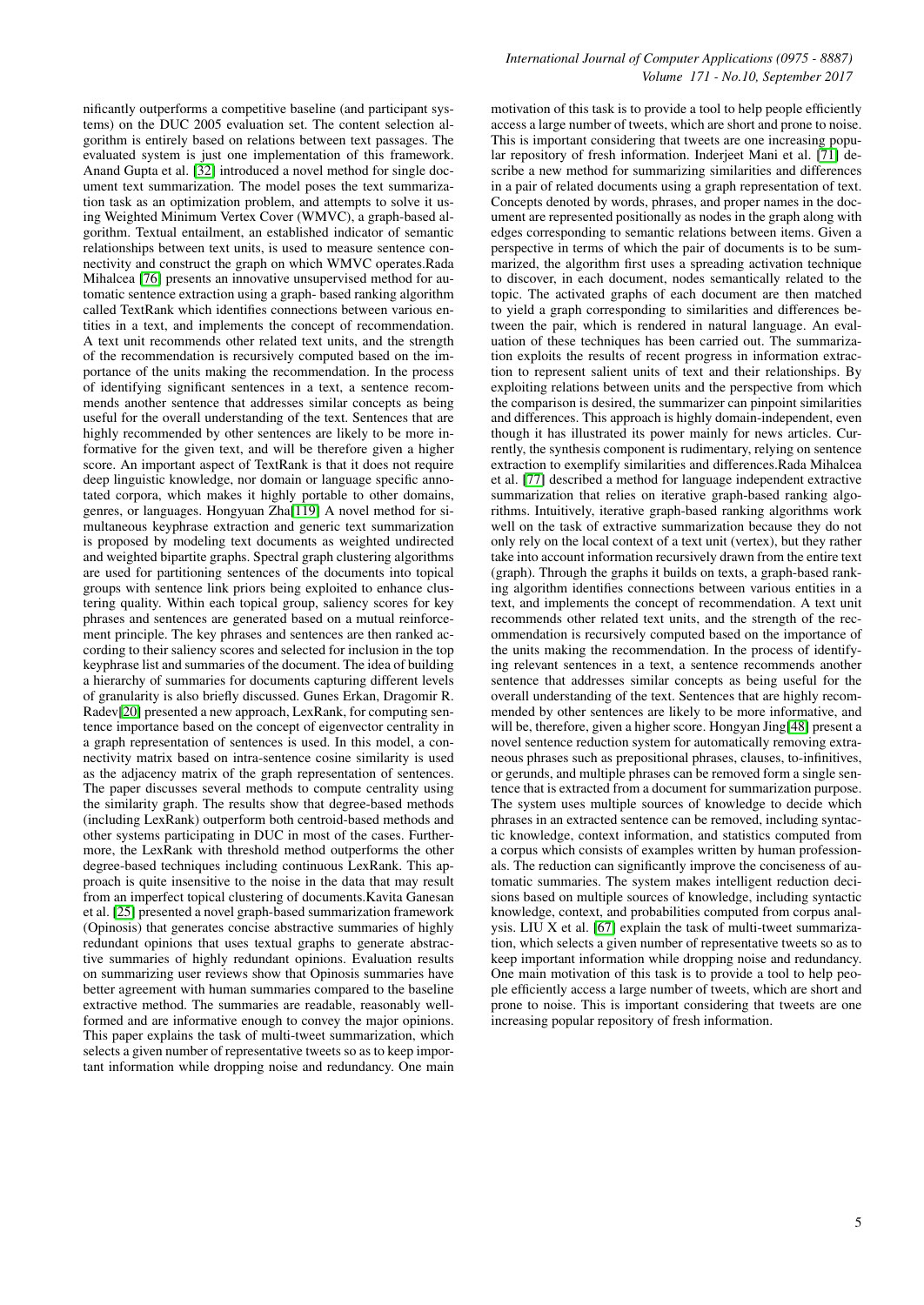#### 2.6 Latent Semantic Analysis Method

LSA is algebraic statistical method that extracts meaning and resemblance of a sentence by the information about words in a particular environment. It keeps information about which words are used in sentence and reserve information of common word amongst sentences, the more common word between sentences the more it relevant. LSA extracts the source text and converts into term- sentence matrix and process it through Singular Value Decomposition (SVD) for finding semantically similar words and sentences. SVD models relationships among words and sentences. The key point of LSA is it avoids the problem of synonyms. It uses only information in the input text. It does not use the information of word order. Syntactic relations is the major limitation of this method. Josef Steinberger et al. [\[105\]](#page-15-6) The core of the measure is covered by Latent Semantic Analysis (LSA) which can capture the main topics of a document. The summarization systems are ranked according to the similarity of the main topics of their summaries and their reference documents. Results show a high correlation between human rankings and the LSA-based evaluation measure. The measure is designed to compare a summary with its full text. It can compare a summary with a human written abstract as well; however, in this case using a standard ROUGE measure gives more precise results. Nevertheless, if abstracts are not available for a given corpus, using the LSA-based measure is an appropriate choice.Leonhard Hennig [\[39\]](#page-13-12) introduced an approach to query-focused multi-document summarization based on the probabilistic latent semantic analysis. After training a PLSA model on the term-sentence matrix of document clusters from recent summarization tasks, it represents each sentence as a distribution over latent topics. Using this representation, they combine query-focused and thematic sentence features into an overall sentence score. Sentences are ranked and selected for the summary according to this score, choosing a greedy approach for sentence selection and penalizing redundancy with a maximum marginal relevance method. Yihong Gong et al. [\[30\]](#page-13-13) presented two text summarization methods that create generic text summaries by ranking and extracting sentences from the original documents. The first method uses standard IR methods to rank sentence relevance, while the second method uses the latent semantic analysis tech unique to identify semantically important sentences, for summary creations. Both methods strive to select sentences that are highly ranked and different from each other. This is an attempt to create a summary with a wider coverage of the document's content and a less redundancy. Yeh et al. [\[116\]](#page-15-7) proposed a trainable summarizer, which takes into account several features, including position, positive keyword, negative keyword, centrality, and the resemblance to the title, to generate summaries. Two new ideas are exploited: (1) sentence positions are ranked to emphasize the significances of different sentence positions, and (2) the score function is trained by the genetic algorithm (GA) to obtain a suitable combination of feature weights. The second uses latent semantic analysis (LSA) to derive the semantic matrix of a document or a corpus and uses semantic sentence representation to construct a semantic text relationship map.

### 2.7 Machine Learning approach

In this method, the training data set is used for reference to generate a summary. Summarization process is modeled as a classification problem. Sentences are classified as summary sentences and non-summary sentences based on the features that they possess. Text summarization algorithms based on machine learning approach such as Naive-Bayes, Decision Trees, Hidden Markov Model, Log-linear Models, etc. are described by Das et al. [\[16\]](#page-12-11). Baxendale[\[6\]](#page-12-12) proposed machine learning techniques for reducing technical documents to their essential discriminating indices. He used positional method. Usually the first and last paragraphs of document contain topic sentences. Human scanning patterns in selecting topic sentences and phrases composed of nouns and modifiers were simulated by computer program. The amount of condensation resulting from each method and the relative uniformity in indices are examined.Julian Kupiec et al.[\[55\]](#page-13-14)developed a trainable summarization program which uses statistical framework. They used Nave Bayes classifier and assumes statistical independence performance. For summaries that are 25% of the size of the average test document, it selects 84% of the sentences chosen by professionals. This paper focuses on analysis of written text. Thu et al. [\[110\]](#page-15-8) proposed Bayesian Network that finds important sentence using probability difference. Reduced sentence is generated with the weightiest path from source node to following nodes in node network. Computational cost is reduced using dynamic programming. Research of Sarkar et al. [\[103\]](#page-15-9) approached the problem of automatically generating summary from medical article as a supervised learning task. This work treats a document as a set of sentences, which the learning algorithm must learn to classify as positive or negative examples of sentences based on summary worthiness of the sentences. Then they apply the machine learning algorithm called bagging to this learning task, where a decision tree has been chosen as the base learner. They also compare the proposed approach to some existing summarization approaches.Geraldd Ejong[\[17\]](#page-12-13) developed a knowledge based program(slot filling approach), called FRUMP for Fast Reading Understanding and Memory Program, and employs this approach to parsing. It is based on 50 sketchy scripts. The input is matched to script based on manually selected keywords. FRUMP skims articles rather than reading them for detail. The program works on the relatively unconstrained domain of news articles. It routinely understands stories it has never before seen. The program's success is largely due to its radically different approach to parsing. It is difficult to port this program to other domains. Also there are missing scripts to many inputs. Yu et al. [\[118\]](#page-15-10) proposed machine learning approach that uses Hidden Markov Models (HMM), Conditional Random Field (CRF), Gaussian Mixture Models (GMM) and Mathematical Methods of Statistics (MMS) method for cross-language summarization text. The model is trained with the feature vector. Character based tagging is used with all proposed methods to generate a summary. Annie Louis [\[68\]](#page-14-11) introduced a Bayesian summarization method that strongly aligns with intuitions about how people use existing knowledge to identify important events or content in new observations. This method utilizes Bayesian surprise which provides an intuitive way to identify surprising information from a summarization input with respect to a small background corpus. The system uses smaller amounts of background information and as new data arrives, be able to incorporate the evidence. Ivan Titov et al. [\[111\]](#page-15-11) presented a joint model of text and aspect ratings for extracting text to be displayed in sentiment summaries. They proposed a statistical model which can discover corresponding topics in text and extract textual evidence from reviews supporting each of these aspect ratings. More formally, they consider the log-linear distribution. The model uses aspect ratings to discover the corresponding topics and can thus extract fragments of text discussing these aspects without the need of annotated data. The work demonstrates that the model discovers corresponding coherent topics and achieves accuracy in sentence labeling comparable to a standard supervised model. Online reviews are often accompanied with numerical ratings provided by users for a set of service or product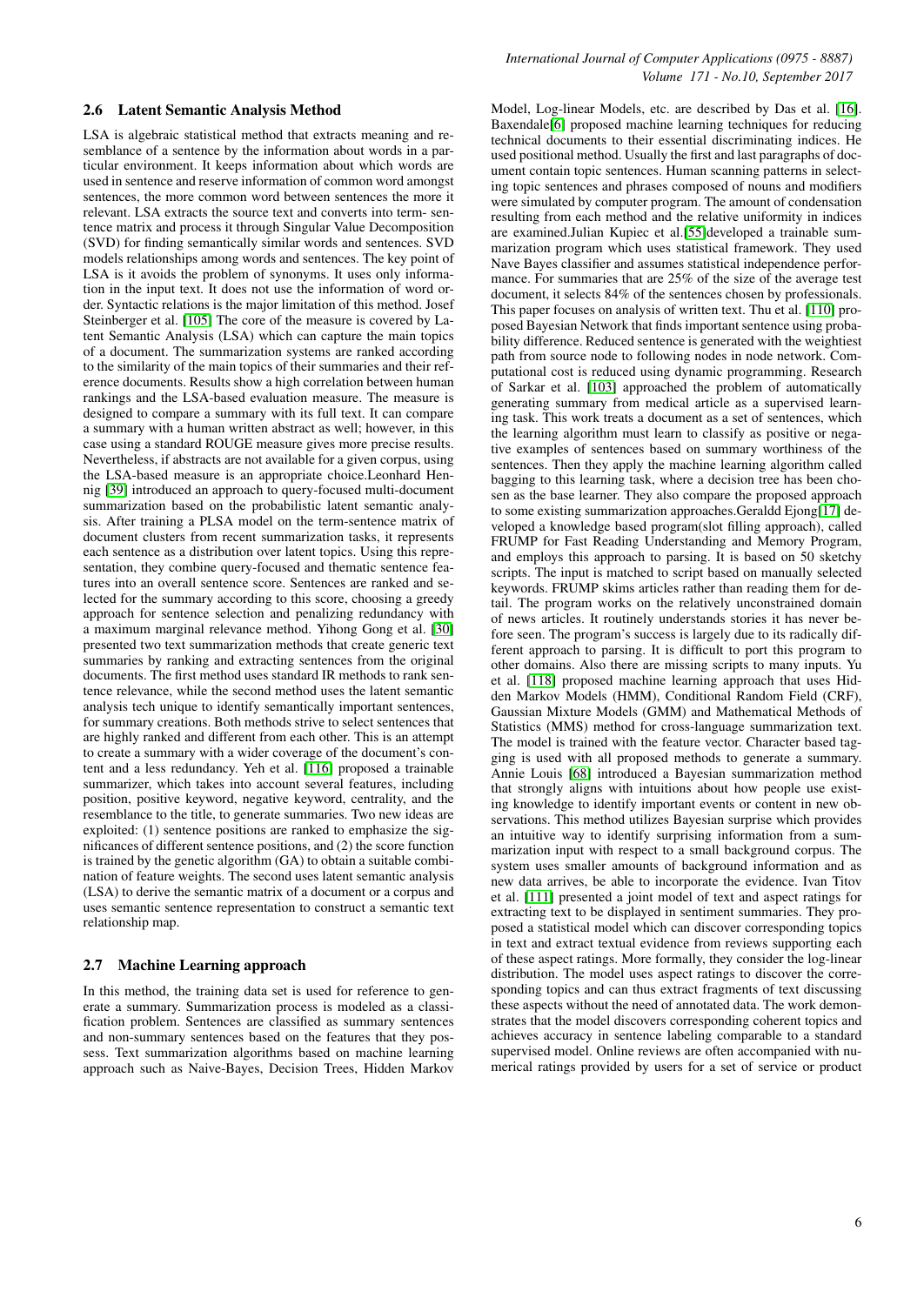aspects. Markus Zopf et al. [\[122\]](#page-16-2) proposed CPSum (content-word pairs summarizer), a summarizer that learns the importance of information objects from a background source. CPSum, a text summarization system that learns the importance of entities from an independent background corpus of document-summary pairs. CP-Sum is able to cope with summarization scenarios where neither centrality nor structural features that help to detect important information. The hypothesis is tested on a multi-document corpus where they removed centrality and structural features. Vahed Qazvinian et al. [\[93\]](#page-15-12) present an approach to summarize single scientific papers, by extracting its contributions from the set of citation sentences written in other papers. The methodology is based on extracting significant key phrases from the set of citation sentences picks sentences to cover nuggets (represented by keyphrases) of single paper summarization, and how it out-performs other multi-document summarization methods. In this work, they use pointwise KLdivergence to extract statistically significant Ngrams and use them to represent nuggets. They apply a new set function for the task of summarizing scientific articles Vishal Gupta et al. [\[33\]](#page-13-15) discussed the condition based named entity recognition approach for Punjabi text summarization system. Most of the lexical resources used in NER such as prefix list, Suffix list, Middle name list, Last name list and Punjabi proper name list had to be developed from scratch as no work had been done in that direction. In condition- based approach, five rules have been implemented like prefix rule, Suffix rule, Middle name rule, last name rule and proper name rule which uses HMM. Jade Goldstein et al. [\[29\]](#page-12-14) presented the analysis of newsarticle summaries generated by sentence selection. Sentences are ranked for potential inclusion in summary, using a weighted combination of statistical and linguistic features. The statistical features were adapted from standard IR methods. The potential linguistic ones were derived from an analysis of news-wire summaries. To evaluate these features, they use a normalized version of precisionrecall curves, with a baseline of random sentence selection, as well as analyze the properties of such a baseline.Yulia Ledeneva et al. [\[57\]](#page-13-16) this work shows experimentally that words that are parts of bigrams that repeat more than once in the text are good terms to describe the texts contents, and so are also so-called maximal frequent sentences. It also shows that the frequency of the term as term weight gives good results. KUO-EN CHANG et al. [\[13\]](#page-12-15) Although graphic strategies, such as graphic organizers and knowledge maps, have proved helpful for text learning, certain important application issues such as surface processing and cognitive overload have yet to be resolved. The authors tested the learning effects of a conceptmapping strategy. They designed three concept-mapping approachesmap correction, scaffold fading, and map generation to determine their effects on learners text comprehension and summarization abilities. The experimental results from 126 fifth graders showed that the map-correction method enhanced text comprehension and summarization abilities and that the scaffold-fading method facilitated summarization ability. SHIXIA LIU et al. [\[65\]](#page-14-12) This paper introduces an enhanced, LDA (Latent Dirichlet Allocation) based topic analysis technique that automatically derives a set of topics to summarize a collection of documents and their content evolution over time. This work offers three unique contributions. First, it presents an enhanced topic modeling technique to provide users with a time-sensitive and more meaningful text summary. Second, it develops an effective visual metaphor to transform abstract and often complex text summarization results into a comprehensible visual representation. Third, it offers users flexible visual interaction tools as alternatives to compensate for the deficiencies of current text summarization techniques. Asli Celikyilmaz et al. Tur [\[11\]](#page-12-16) this paper formulates an extractive summarization as a two-step learning problem building a generative model for pattern discovery and a regression model for inference. It calculates scores for sentences in document clusters based on their latent characteristics using a hierarchical topic model. Then, using these scores, it trains a regression model based on the lexical and structural characteristics of the sentences, and use the model to score sentences of new documents to form a summary. Jun Ping N g et al. [\[86\]](#page-14-13) show that by making use of information common to document sets belonging to a common category, one can improve the quality of automatically extracted content in multi-document summaries. The CSI has two features: category relevance score (CRS), an intra-category measure; and category KL-divergence score (CKLD), an inter-category measure.Aria Haghighi et al. [\[34\]](#page-13-17) present an exploration of generative probabilistic models for multi-document summarization. Beginning with a simple word frequency based model (Nenkova and Vanderwende, 2005), the model constructs a sequence of models each injecting more structure into the representation of document set content and exhibiting ROUGE gains along the way. This paper presents an exploration of content models for multi-document summarization and demonstrates that the use of structured topic models could benefit summarization quality as measured by automatic and manual metrics. Ani Nenkova et al. [\[83\]](#page-14-14) addressed the question of what makes the writing of a summary for a multi-document input difficult. Summary length is a significant factor, with all summarizers (people, machines, and baselines) performing better at longer summary lengths.they defined a number of features aimed at capturing input cohesiveness, ranging from simple features such as input length and size to more sophisticated measures such as input set entropy, KL divergence from a background corpus and topic signature terms based on the log-likelihood ratio. Experiments with a logistic regression classifier based on the features further confirms that input cohesiveness is predictive of the difficulty it will pose to automatic summarizers. It is important to develop strategies that can better handle non-cohesive inputs, reducing fluctuations in system performance. Tadashi Nomoto et al. [\[88\]](#page-14-15) proposed and empirically motivated an integration of supervised learning with unsupervised learning to deal with human biases in summarization. The model explores the use of probabilistic decision tree within the clustering framework to account for the variation as well as regularity in human created summaries. The corpus of humanly created extracts is created from a newspaper corpus and used as a test set. The paper is focused on the use of decision tree as a plug-in learner. Massih-Reza Amini et al. [\[3\]](#page-12-17) proposed new semi-supervised algorithms for training classification models for text summarization. The work analyzes the performances on two data sets - the Reuters newswire corpus and the Computation and Language collection of TIPSTER SUMMAC. Prakash et al. [\[91\]](#page-15-13) proposed reinforcement learning where term- sentence matrix for each term in the sentence is calculated using TF\*IDF. For scoring the sentences, sentence signature matrix is used. Sentences are selected by calculating cosine angle of matrix reinforcement learning to generate a summary. Wesley T. Chuang et al. [\[15\]](#page-12-18) adopted a method wherein sentences are broken into segments by special cue markers. Each segment is represented by a set of predefined features (e.g. location of the segment, average term frequencies of the words occurring in the segment, number of title words in the segment, and the like). Then a supervised learning algorithm is used to train the summarizer to extract important sentence segments, based on the feature vector. Results of experiments on U.S. patents indicate that the performance of the proposed approach compares very favorably with other approaches (including Microsoft Word summarizer) in terms of precision, recall, and classification accuracy. Seonggi Ryang et al. [\[100\]](#page-15-14) presented a new approach to the problem of automatic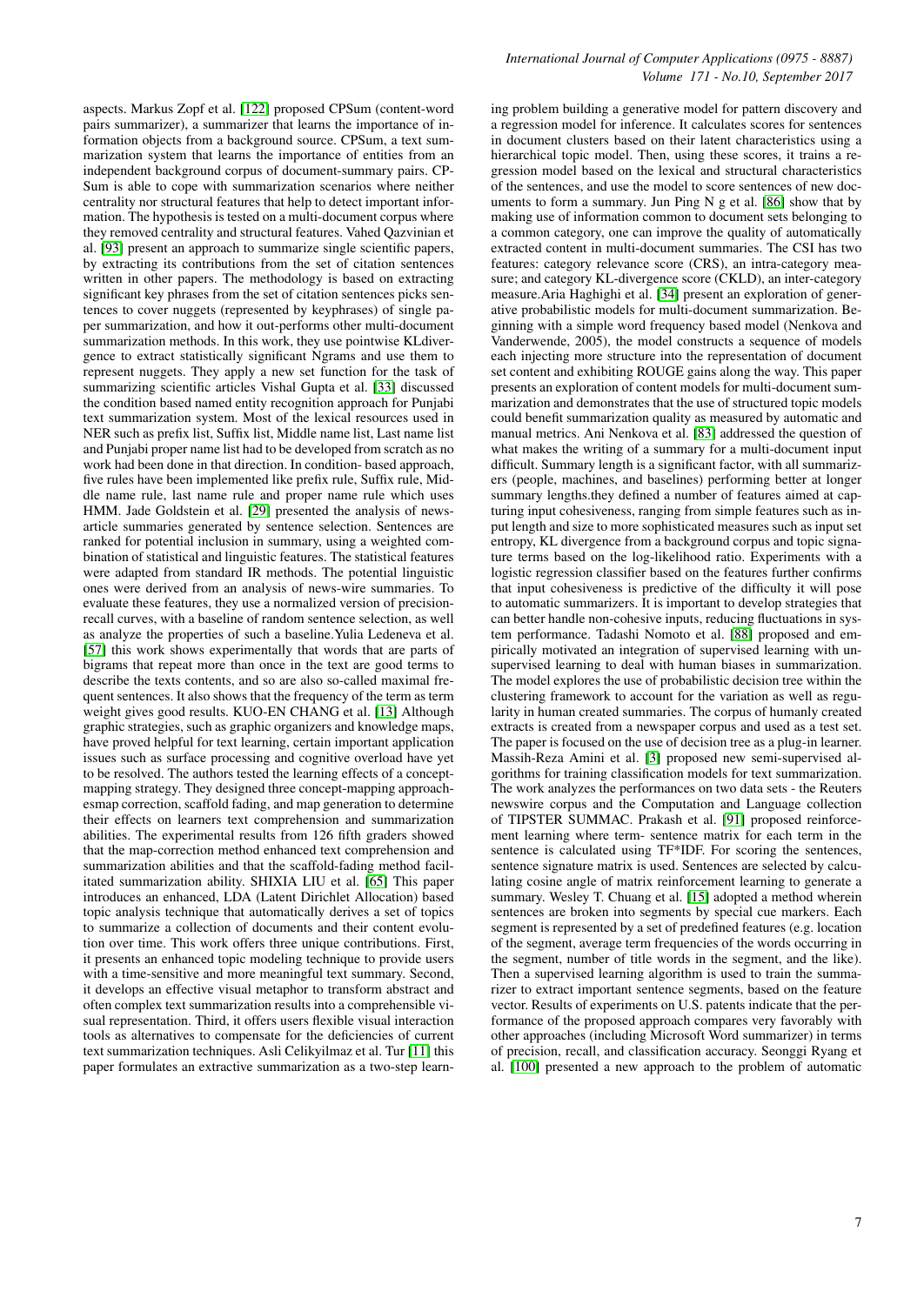text summarization called ASRL (Automatic Summarization using Reinforcement Learning ). In this paper, which models the process of constructing a summary with the framework of reinforcement learning and attempts to optimize the given score function with the given feature representation. The experimental results demonstrated ASRL tends to converge sub-optimally, and excessively depends on the formulation of features and the score function.

#### 2.8 Query based summarization

Query based text summarization gives the right volume of the required information according to search query given by the person. Hence, the user does not need to invest extensive time for searching required information. In this summarization method, the sentences in a known document are scored based on a query using criteria such as frequency counts of terms. Those sentences comprising the query expressions are given higher scores than the ones containing fewer query words. Then, the sentences having maximum scores are merged into the output summary. Query based text summarization gives accurate results. If a query contains only little terms, this may cause important information loss in summary. Tingting He et al. [\[38\]](#page-13-18) proposed a feature fusion based sentence selecting strategy, to identify the sentences with high query-relevance and high information density. The model scores each sentence by computing its similarity and Skip-Bigram co-occurrence with the query. These two features can measure the query-relevance from content and structure respectively. Then, they re-score the sentences using the information density feature gained from a text graph which can provide position information. Moreover, finally, they adopt MMR<sup>[2](#page-7-0)</sup> for sentence extracting.Lu Wang et al.[\[114\]](#page-15-15) proposed a submodular function-based opinion summarization framework. Tested on community QA and blog summarization, this approach outperforms state-of-the-art methods that are also based on submodularity in both automatic evaluation and human evaluation. The framework is capable of including statistically learned sentence relevance and encouraging the summary to cover diverse topics. A study on different metrics on text similarity estimation and their effect on summarization have been performed. Query-expansion is an effective Relevance Feedback technique for improving performance in Information Retrieval. Motivated by the hypothesis that query expansion terms should only be sought from the most relevant areas of a document, this investigation explores the use of document summaries in query-expansion. The investigation explores the use of both context-independent standard summaries and query-biased summaries. The paper also presents a novel approach to term-selection that separates the choice of relevant documents from the selection of a pool of potential expansion terms. Adenike M. Lam-Adesina et al.[\[56\]](#page-13-19) have reported an investigation into the use of document summarization for term-selection in pseudo- relevance feedback. Summarization has been shown to be effective in this application with query-biased summaries potentially slightly better than context-independent summaries. Gabriel Murray et al. [\[79\]](#page-14-16) Though the LSA method consistently performed the best, it was not a significant improvement over MMR and does not share some of the advantages of MMR. For example, MMR is ideal for query-based and multi-document summarization, and this work wants users to be able to create query-based summaries of meetings they were unable to attend. This work is preliminary in that it relies on a very small prosodic database. Dragomir Radev et al.

[\[95\]](#page-15-16) describe the functionality of MEAD, a comprehensive, public domain, open source, multi document multilingual summarization environment that has been thus far downloaded by more than 500 organizations. MEAD has been used in a variety of summarization applications ranging from summarization for mobile devices to Web page summarization within a search engine and to novelty detection. MEAD has been successfully used to evaluate an existing summarizer, to test a summarization feature, to test a new evaluation metric, test a short–query machine translation system. llias Chali et al. [\[37\]](#page-13-20) applied sentence compression models for the task of query-focused multi-document summarization to investigate if sentence compression improves the overall summarization performance. Both compression and summarization are considered as global optimization problems and solved using integer linear programming (ILP). Three different models are built depending on the order in which compression and summarization are performed: 1) ComFirst (where compression is performed first), 2) SumFirst (where important sentence extraction is performed first), and 3) Combined (where compression and extraction are performed jointly via optimizing a combined objective function). Sentence compression models include lexical, syntactic and semantic constraints while summarization models include relevance, redundancy and length constraints. A comprehensive set of query-related and importance-oriented measures are used to define the relevance constraint whereas four alternative redundancy constraints are employed based on different sentence similarity measures using a) cosine similarity, b) syntactic similarity, c) semantic similarity, and d) extended string subsequence kernel (ESSK). Empirical evaluation on the DUC benchmark datasets demonstrates that the overall summary quality can be improved significantly using global optimization with semantically motivated models. Vivi Nastase[\[82\]](#page-14-17) demonstrated that producing a good summary of the relevant information relies on understanding the query and linking it with the associated set of documents The experiments conducted within the summarization framework of the Document Understanding Conference have confirmed that encyclopedic knowledge extracted from Wikipedia can benefit the summarization task. Wikipedia articles are a source of relevant related concepts that are useful for expanding a summarization query. Tsutomu HIRAO et al. [\[42\]](#page-13-21) presented a Question-Biased Text Summarization approach in which the Hanning window is applied to a Question Answering task. Summarization experiments were conducted on the lead based method, a tf \* idf based method, and a Hanning window-based method.

# 3. ABSTRACTIVE TEXT SUMMARIZATION **METHOD**

Abstractive summarization creates a generalized summary by constructing new sentences alike a human being which is short and concise. Summary may contain new sentences that are not available in the source text. For generating abstractive summary language generation(NLG i. e Natural Language Generation) and compression techniques are necessary. Abstractive text summarization broadly catagorised into two types: Structure based and Semantic based approach.

#### 3.1 Structure Based Approach

In Structure based approach the most important information from the document is analyssed through cognitive schemas viz tree, ontology, lead and body phrase structure.

*3.1.1 Tree Based Method.* Tree based method represents the text sentences in a dependency tree. Source text is first represented in

<span id="page-7-0"></span><sup>2</sup>Maximal marginal relevance is an important "diversity based ranking technique", used to maximizes the relevance and novelty in finally retrieved top-ranked items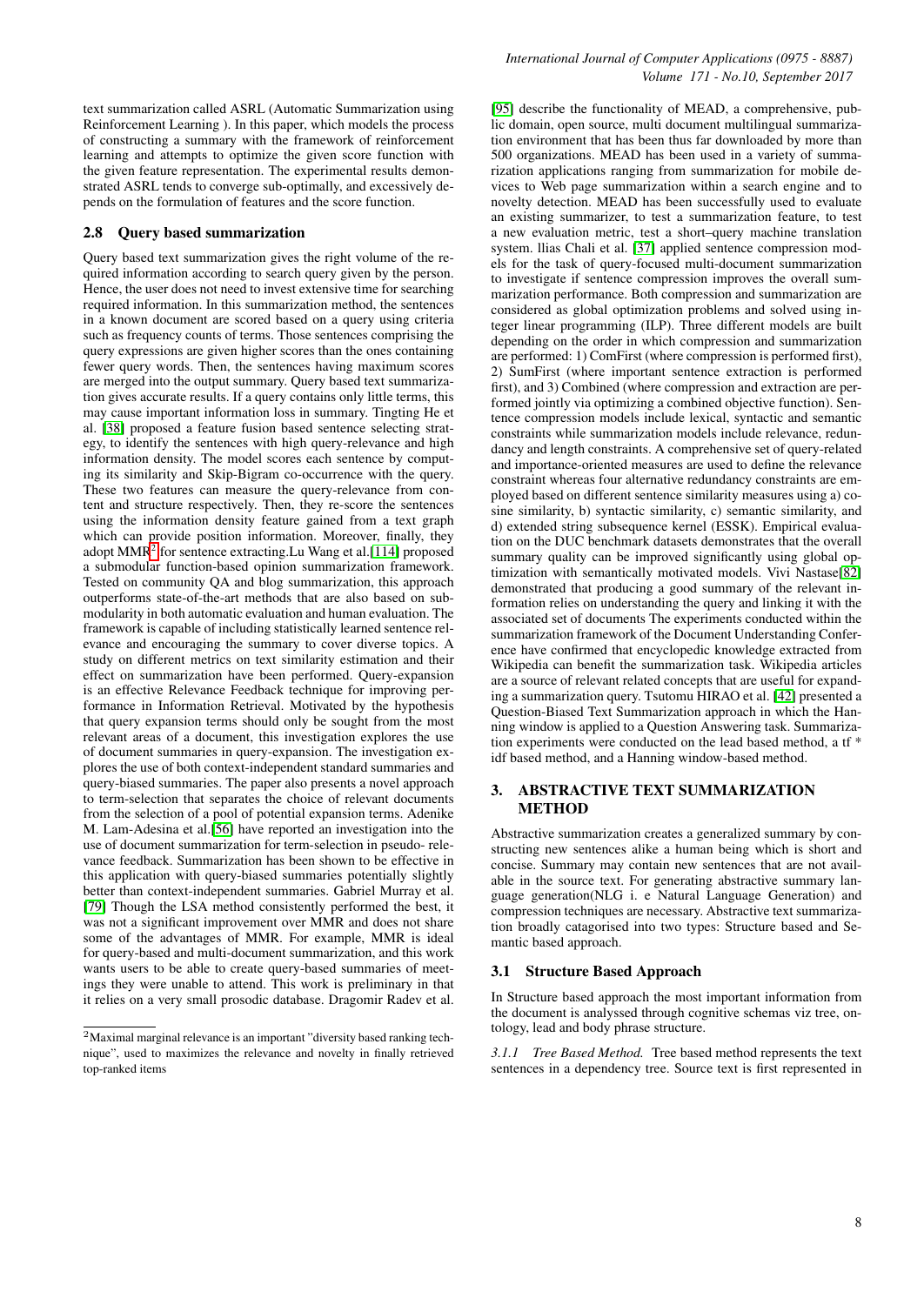the form of dependency trees then these tree are consolidating in a single tree and finally the merged dependency tree is converted to a sentence which is known as the fused sentence. The process of converting a dependency tree into a string of words is called as tree linearization. The performance of tree based summarization mainly depend upon on the parser chosen and dependency preserved between words. Yimai Fang et al. [\[21\]](#page-12-19) proposed a first prototype of the feasibility of basing a summarization algorithm on Kintsch et al. (1978) model. It creates flexible-length summaries. It discriminates between n long-term memory (LTM) and short-term memory (STM) to two parallel salience levels from KvDs (Kintsch and van Dijk ) two disjoint stages, formalized the tree building process and improved KvDs root choice strategy. Anything that improves the proposition builder should bear direct fruit in the quality of the summaries. The limitations of this technology is semantics is not fully determined by syntax. Dan Gillick et al. [\[28\]](#page-12-20) synthesized a number of ideas from the field of automatic summarization, including concept-level weighting, a maximum coverage model to minimize redundancy globally, and sentence compression derived from parse trees. While an ILP formulation for summarization is not novel, this method provides reasonably scalable, efficient solutions for practical problems, including those in recent TAC and DUC evaluations. Mehdi Yousfi-Monod et al. [\[117\]](#page-15-17) addressed the task of sentence compression based on a deep linguistic analysis. The system is called COLIN. It relies on a parts of the sentence and dependencies of sentence tree pruning which removes those branches which could be cut without jeopardizing the sentence construction, or tempering too strongly with the sentence meaning. A careful study of syntactic properties, lexical functions, verbs arguments has led to design several different configurations in which the sentence compression quality could degrade if compression goes too far. The appreciation of a compression quality has been here demonstrated as a user satisfaction protocol. Fei Liu et al. [\[63\]](#page-14-18) presented a novel abstractive summarization framework that draws on the recent development of a treebank for the Abstract Meaning Representation (AMR). In this the source text is parsed to a set of AMR graphs, the graphs are converted into a summary graph, and then text is generated from the summary graph. The paper focuses on the graph-to-graph transformation that reduces the source semantic graph into a summary graph, making use of an existing AMR parser and assuming the eventual availability of an AMRto-text generator. The framework is data-driven, trainable, and not specifically designed for a particular domain. Experiments on gold standard AMR annotations and system parses show good results.

*3.1.2 Template Based Method.* Here Template is used represent the document. Text is matched to patterns and rules to distinguish text content that mapped into template space. Template based systems differ in linguistic coverage, syntactic acquaintance, and steps involved in filling the templates. Text which fits into template shows the content of summary. This type summary generated is highly coherent. Templates has relevant content and it requires detailed semantic analysis hence it is the main problem faced by template based method. Harabagiu et al. [\[36\]](#page-13-22) uses a template to extract information from multiple text documents. Ad hoc template are filled with snippets from multiple documents that follow pattern and rules defined to generate summary. Embar et al. [\[19\]](#page-12-21) proposed a system which uses abstraction scheme with domain knowledge template containing IR rules. Number of a templates are created with variety of forms to create summary. Oya et al. [\[90\]](#page-15-18) use important phrases from meeting transcript. Abstractive summary is generated by filling topic portion into appropriate template. Zhang et al. [\[121\]](#page-16-3) recognize speech act to fill the template with keywords

to generate template based abstractive summary. Speech act recognized with word feature, symbol based feature. Tweets are ranked based on n-gram occurrence of topic words and salient words to generate an abstractive summary.

*3.1.3 Ontology Based Method.* Ontology is a formal naming and definition of the entity types that are related to particular domain act as a knowledge base. In this method, a knowledge base is used to improve summarization result. Most documents on the internet are related to a particular domain having a limited vocabulary that can be better represented by the ontology. With the help of ontology attributes we can improve the semantic representation of information content and query expansion. Leonhard Hennig et al. [\[40\]](#page-13-23) describe how sentences can be mapped to nodes of a flexible, widecoverage ontology. It shows that the mapping provides a semantic representation of the information content of sentences that improves summarization quality. From the category labels themselves as well as from the structural properties of the taxonomy it computes various sentence features which improve the accuracy of an SVM classifier trained on the task of sentence classification. Furthermore, this work provides experimental results which shows that Rouge scores of summaries generated from the classification output of an SVM trained with ontology-based sentence features outperform summaries generated from an SVM trained only on standard features from summarization research. Lee et al.[\[58\]](#page-13-24) presented a fuzzy system that uses ontology designed by News domain expert. Sentences are classified according to term classifier which uses ontology. The fuzzy inference mechanism calculates membership degree for each sentence according to term classifier based on domain ontology. Raghunath et al. [\[97\]](#page-15-19) proposed ontology based summarization that uses concept term, feature vector. They encoded ontology with tree structure node representing concept. The hierarchical classifier will select sentence according to tree structured ontology to generate summary.Hennig et al. [\[40\]](#page-13-23) map sentences to nodes of ontology attributes. SVM classifier is trained on the binary feature. A bag of tag label is associated with each sentence represent dot product of two feature vector represents information in ontology space. Sentence of Leaf node of subtree contains specific information and classified as summary sentence. Baralis et al. [\[4\]](#page-12-22) analyze the document to map words on yago ontology entities and calculate entity relevance score to rank sentences. Iteratively re-ranking is done to select top sentences to generate summary.

*3.1.4 Lead and Body Phrase Method.* This method is based on phrases. In lead and body phrase method main sentences, i.e. sentences which are informative in context and have good length are rephrase by inserting and substituting phrase. This method is good for semantically appropriate revisions for revising a lead sentence. One of the major drawbacks of Lead and body phrase is parsing degrade the performance and no generalized model for summarization. Mark Wasson [\[115\]](#page-15-20) Leading text extracts created to support some online Boolean retrieval goals are evaluated for their acceptability as news document summaries. The results of this investigation show that leading text can provide acceptable summaries for most general news documents. These results are consistent with Brandow et al. (1995). Leading text extracts also have two less obvious advantages over other approaches. First, legal restrictions often prevent us from manipulating copyrighted material. Leading text extracts often preserve the existing copyright. Second, when leading text fails as a summary, customers can see why. Customer understanding of how a data feature is created is often key to customer acceptance of that feature. Lin et al. (1997) describe methods for identifying the likely locations of topic-bearing sentences.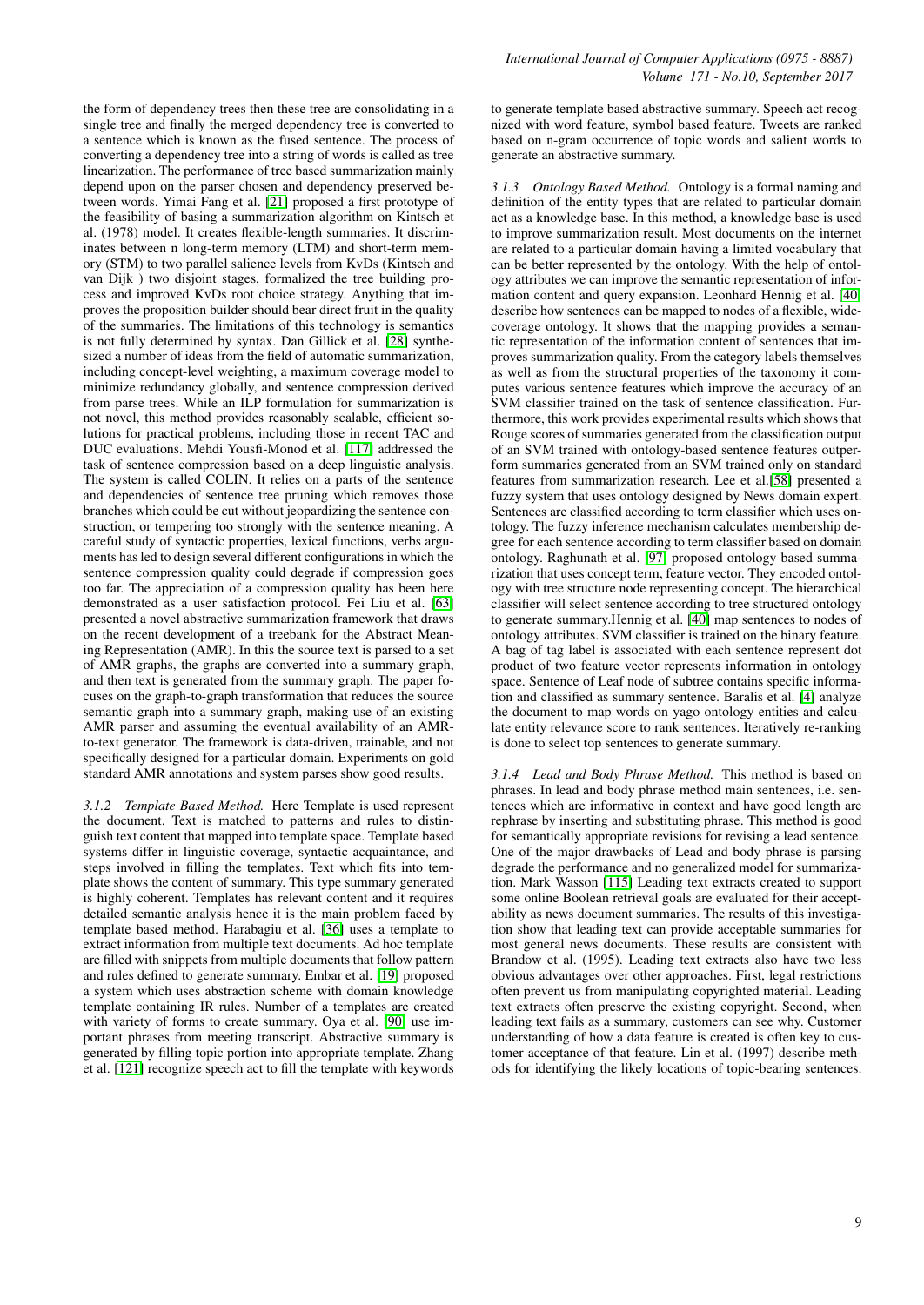Comparing the content of leading text extracts to predictions of topic-bearing sentences may help to predict where leading text fails as a summary so that one can direct more sophisticated approaches to those documents. Jahna Otterbacher et al. [\[89\]](#page-14-19) present an evaluation of a novel hierarchical extractive text summarization method that allows users to view summaries of Web documents from small, mobile devices. The method was tested in the context of a Web mail system, which allows a user to access his or her inbox, to which a set of news articles has been sent. The method also tested the use of hierarchical summaries against the use of full text documents as well as three baseline summarization methods (top 20%, lead-based and random) on the task of finding answers to questions about the given news stories. It was found that there was no significant difference in terms of task accuracy and completion times between the full text document and hierarchical summarization settings. In addition, the use of the hierarchical summaries reduces the number of bytes per user request by more than half. Tanaka et al.[\[108\]](#page-15-21) search for the same chunk in lead body sentence called triggers. Phrases are identified according to similarity for substitution of body phrase into the lead phrase. This process is done iteratively to generate new summary sentences. Ishikawa et al.[\[45\]](#page-13-25) proposed hybrid summarization method based TF method and LEAD method. Rectangular distribution function multiplied with term frequency which assigns weight to every sentence to identify importance. Sentences are ranked according to importance to compose summary.

*3.1.5 Rule Based Method.* In rule based method content selection is done with the help of information extraction rules explicitly specified by the user. Finally, language patterns are used for generating summary sentences. The strong point of this method is it creates summaries with greater information density. The main drawback is that all the rules and patterns are manually written, which is a tedious and time consuming task. Pierre-Etienne Genest et al. [\[27\]](#page-12-23) showed that full abstraction can be accomplished in the context of guided summarization and describes a work in progress that relies on Information Extraction, statistical content selection and Natural Language Generation. Early results already demonstrate the effectiveness of the approach. The higher density of information in our short summaries is one key to address the performance ceiling of extractive summarization methods. They proposed abstraction scheme consist of information extraction rules by identifying noun and verb based on scheme event. The Heuristic is used to select an appropriate sentence. Patterns are designed with Simple Natural Language Generation rules to generate summary with less redundancy. Sankar K et al. [\[102\]](#page-15-22) propose a coherence chunker module and a hash based approach to graph based ranking algorithm for text ranking. In specific, they propose a novel approach for graph based text ranking, with improved results comparative to existing ranking algorithms. The architecture of the algorithm helps the ranking process to be done in a time efficient way. This approach succeeds in grabbing the coherent sentences based on the linguistic and heuristic rules; whereas other supervised ranking systems do this process by training the summary collection. This makes the proposed algorithm highly portable to other domains and languages. Filippo Galgani et al. [\[24\]](#page-12-24) this paper describes a hybrid approach in which a number of different summarization techniques are combined in a rule-based system using manual knowledge acquisition, where human intuition, supported by data, specifies not only attributes and algorithms, but the contexts where these are best used. We apply this approach to automatic summarization of legal case reports.

# 3.2 SEMANTIC BASED APPROACH

In Semantic based method, semantic representation of the document is given to natural language generation (NLG) system. This method focuses on identifying noun and verb phrases by processing linguistic data. Following are the methods of Semantic Based Approach.

*3.2.1 Multimodal semantic model.* In Multimodal method semantic model is constructed to capture link among concepts. The important concepts are scored based on measure and selected concept is represented as summary. The Key point of this method is coverage of information content. Greenbacker [\[31\]](#page-13-26) proposed approach which works in three stages first it uses an ontology to build a semantic model which represents the multimodal document. Second with information density matrix which rates a concept based on a factor such as completeness of attribute, the number of connections. Information density matrix is use to score concept and finally, summary is generated with high score concept.

*3.2.2 Information item based method.* In this method, a summary is generated from the abstract representation of source document. The information item is the smallest element of coherent information in a text. Information item based method provides less redundant and concise summaries. Pierre-Etienne Genest et al.[\[26\]](#page-12-25) propose a new, ambitious framework for abstractive summarization, which aims at selecting the content of a summary not from sentences, but from an abstract representation of the source documents. This abstract representation relies on the concept of Information Items which is defined as the smallest element of coherent information in a text or a sentence. They proposed framework having information item retrieval, sentence generation, sentence selection and summary generation. In analysis part subjectverbobject (SVO) triplet extracted. Sentence are generated using Simple NLG realize. The Sentence is ranked based on document frequency and summary is generated.

*3.2.3 Semantic Graph Based Method.* In semantic graph method, the input document is semantically represented using semantic graph. Noun and verb from the sentences are represented as graph nodes and relation between them is given by edge. It produces concise, coherent and less redundant and grammatically correct sentences. Moawad et al. [\[78\]](#page-14-20)constructed a semantic graph called rich semantic graph to represent the semantic of a source document. Sentence ranking is done based on deriving the average weight of word and sentence. With highest rank sentence Rich Semantic Graph is generated and graph reduction is performed with heuristic rules to generate an abstractive summary. Meru Brunn et al. [\[8\]](#page-12-26) presented an efficient implementation of the lexical cohesion approach as the driving engine of the summarization system. The ranking procedure, which handles the text aboutness measure, is used to select the most salient and best connected sentences in a text corresponding to the summary ratio requested by the user. In the future, we plan to investigate the following problems: Our methods extract whole sentences as single units. The use of compression techniques will increase the condensation of the summary and improve its quality (Barzilay, McKweon, and Elhadad, 1999; Mani, Gates, and Bloedorn, 1999; Jing and McKeown, 2000; Knight and Marcu, 2000). The summarization method uses only lexical chains as representations of the source text. Other clues could be gathered from the text and considered when generating the summary. In the noun filtering process, our hypothesis eliminates the terms in subordinate clauses. Rather than eliminating them, it may also prove fruitful to investigate weighting terms according to the kind of clause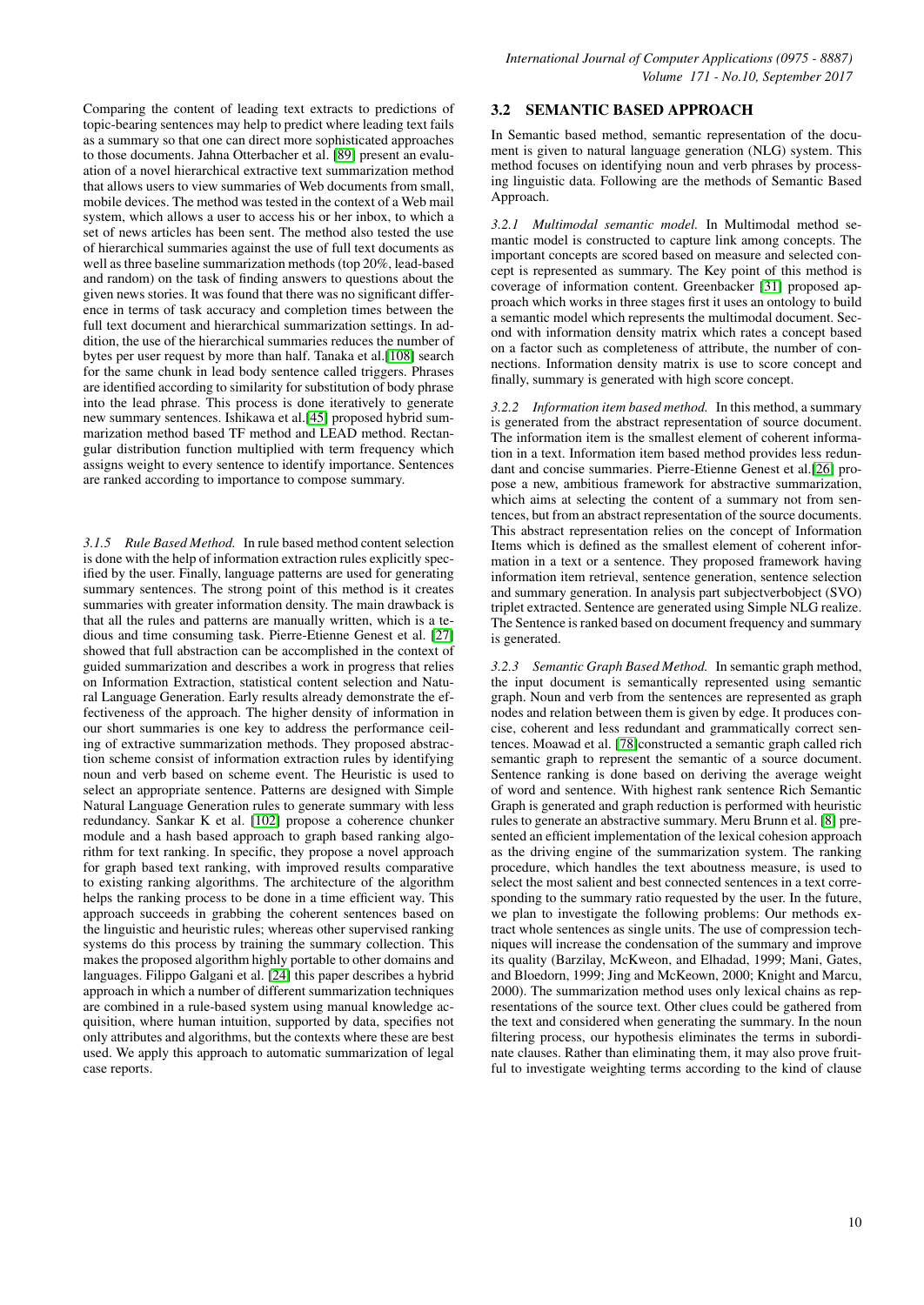in which they occur. H. Gregory Silber et al. [\[104\]](#page-15-23) present a lineartime algorithm for lexical chain computation. The algorithm is used for computing lexical chains as an intermediate representation for automatic machine text summarization that it uses the method proposed by Barzilay and Elhadad, but it is clearly O(n) in the number of nouns in the source document. The benefit of this linear-time algorithm is its ability to compute lexical chains in documents significantly larger than could be handled by Barzilay and Elhadads implementation. Doina Tatar et al. [\[109\]](#page-15-24) showed that the text segmentation by lexical chains and by text entailment relation between sentences are good bases for obtaining highly accurate summaries. Moreover, the method replaces the usually bottom-up lexical chain construction with a top-down one, where first a single chain of disambiguated words is established and then it is divided in a sequence of many shorter lexical chains. The segmentation of text follows the sequence of lexical chains. The methods of summarization control the length of the summaries by a process of scoring the segments. Thus, more material is extracted from the strongest segments. Regina Barzilay et al. [\[5\]](#page-12-27) introduced method called Lexical chains. It uses the WordNet database for determining cohesive relations (i.e., repetition, synonymy, antonymy, hypernymy, and holonymy) between terms. The chains are then composed by related terms. Their scores are determined on the basis of the number and type of relations in the chain. Sentences where the strongest chains are highly concentrated are selected for the summary.

# 3.3 Abstractive Text Summarization using Neural Network

Abstractive text summarization is a complex task whose goal is to generate a concise version of a text without necessarily reusing the sentences from the original source, but still preserving the meaning and the key contents. Research of Ramesh Nallapati et al.[\[81\]](#page-14-21) models an abstractive text summarization using Attentional Encoder-Decoder RNN, and shows that they achieve state-of-the-art performance on two different corpora. Each of the proposed novel models addresses a specific problem in abstractive summarization, yielding further improvement in performance. The paper proposes a new dataset for multi-sentence summarization and establishes benchmark numbers on it. Alexander M. Rush et. al.[\[99\]](#page-15-25) utilizes a local attention-based model that generates each word of the summary conditioned on the input sentence. This work is based on recent developments in neural machine translation. They combine probabilistic model with a generation algorithm which produces accurate abstractive summaries. While the model is structurally simple, it can easily be trained end-to-end and scales to a large amount of training data. Sumit Chopra et al.[\[14\]](#page-12-28) introduced a conditional recurrent neural network (RNN) which generates a summary of an input sentence. The conditioning is provided by a novel convolutional attention-based encoder which ensures that the decoder focuses on the appropriate input words at each step of generation. The model relies only on learned features and is easy to train in an end-to-end fashion on large data sets. Gaetano Rossiello et. al.[\[98\]](#page-15-26) outlined our ongoing research on abstractive text summarization using deep learning models. The abstractive summarization is a harder task than extractive summarization, where the techniques produce a summary by selecting the most relevant sentences from an input source text. They propose a novel approach to combine probabilistic models with neural networks in a unified way in order to incorporate prior knowledge such as linguistic features. Shujian Liu[\[66\]](#page-14-22)focus on using neural networks techniques and statistical language models for abstractive summarization on long texts. Results have shown that picking shortest-clause from most important sentence choosen by LexRank Algorhtm appears to have the best performance. Lu Wang et al.[\[113\]](#page-15-27) propose an attention-based neural network model that is able to absorb information from multiple text units to construct informative, concise, and fluent summaries. An importance-based sampling method is designed to allow the encoder to integrate information from an important subset of input. They presented a neural approach to generate abstractive summaries for opinionated text. They employed an attentionbased method that finds salient information from different input text units to generate an informative and concise summary. To cope with the large number of input text, we deploy an importancebased sampling mechanism for model training. Karl Moritz Hermann et. al.[\[41\]](#page-13-27) demonstrated a methodology for obtaining a large number of document-query answer triples and shown that recurrent and attention based neural networks provide an effective modelling framework for this task. The supervised paradigm for training machine reading and comprehension models provides a promising avenue for making progress on the path to building full natural language understanding systems. The analysis indicates that the Attentive and Impatient Readers are able to propagate and integrate semantic information over long distances. In particular we believe that the incorporation of an attention mechanism is the key contributor to these results. Urvashi Khandelwal[\[52\]](#page-13-28) attempted to build a neural network based text summarization model that could operate on a single domain scientific publication corpus. They modified training to use imitation learning where the model has to make a decision between using the model generated output vs. the gold token at each time step. The expectation was that this would make minimizing the loss very hard and would push the model to use its source representation. Learning a neural summarization model on a dataset of limited size is a hard task.

# 4. TEXT SUMMARIZATION EVALUATION METHODS

Evaluating a summary is a difficult and essential task because there does not exist an ideal summary for a given document or set of documents. It is not easy for humans to know what kind of information should be present in the summary. Information changes according to the purpose of the summary and to capture this information automatically, is a difficult task. Therefore, reliable automatic evaluation metrics are required for fast and consistent evaluation. Methods for evaluating systems can be broadly classified into two broad categories extrinsic and intrinsic.

# 4.1 Extrinsic evaluation

It determines summarys quality based on how it affects other tasks (Text classification, Information retrieval, Question answering), i.e., a summary is termed as a good summary if it provides help to other tasks. Various methods for extrinsic evaluation are

- —Relevance assessment: Here various methods are used for evaluating a topics relevance present in the summary or the original document.
- —Reading comprehension: It determines whether it is able to answer multiple choice tests after reading the summary.

## 4.2 Intrinsic evaluation

—Quality: It determines the summary quality on the basis of coverage between the machine-made summary and the human-made summary.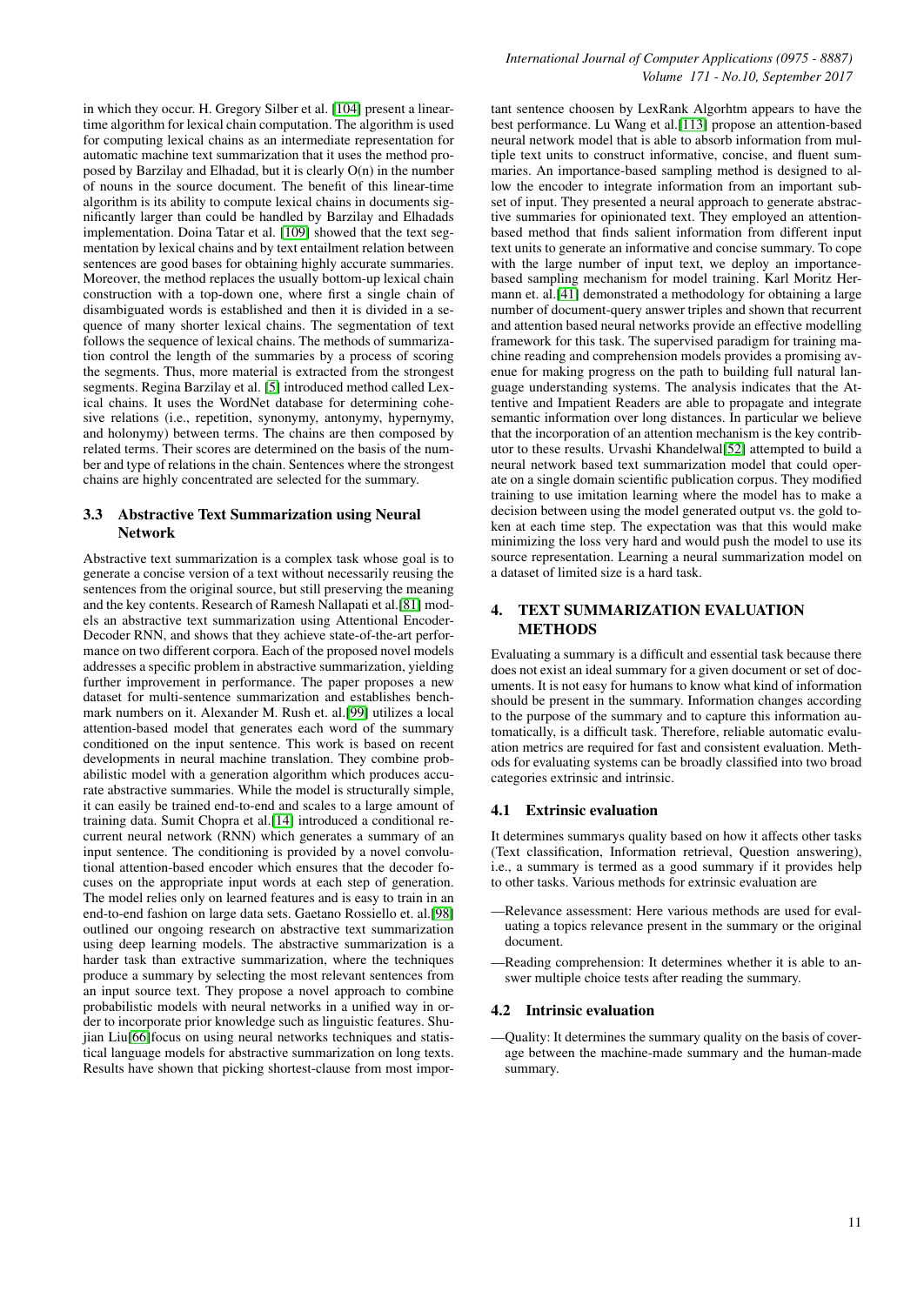- —The informativeness of a summary is evaluated by comparing it with a human-made summary, i.e., reference summary. Quality or informativeness are the two important aspects on the basis of which a summary is evaluated.
- —Fidelity to the source which checks whether the summary consists of the same or similar content as present in the original document.

The main evaluation metrics of co-selection are precision, recall and F-score. Precision (P) is the number of sentences occurring in both system and ideal summaries divided by the number of sentences in the system summary. Recall (R) is the number of sentences occurring in both system and ideal summaries divided by the number of sentences in the ideal summary. F-score is a composite measure that combines precision and recall. The basic way how to compute the F-score is to count a harmonic average of precision and recall

$$
F = \frac{2PR}{P + R}
$$

An assessment of a summary can be done in different ways. Several examples, like Shannon Game or Question Game can be found in [\[62\]](#page-14-23). In summary evaluation programs such as SUMMAC or DUC automatic generated summaries (extracts or abstract) are evaluated mostly intrinsically against human reference or gold-standard summaries (ideal summaries). The problem is to establish what an ideal summary is. Humans know how to sum up the most important information of a text. However, different experts may disagree in considering which information is the best to be extracted. Automatic evaluation programs have therefore been developed to try to give an objective point of view of evaluation. Systems like SEE(Summarization Evaluation Environment), ROUGE( Recall-Oriented Understudy for Gisting Evaluation ) or BE(Basic Elements)or BLEU[3](#page-11-0) have been created to help to this task. The Pyramid method is a novel semi-automatic evaluation method [108]. Its basic idea is to identify summarization content units (SCUs) that are used for comparison of information in summaries. Lin [\[59\]](#page-14-24) introduced a set of metrics called Recall-Oriented Understudy for Gisting Evaluation (ROUGE) that have become standards of automatic evaluation of summaries. Jun-Ping Ng et al.[\[85\]](#page-14-25) adopted ROUGE automatic evaluation measure for text summarization. While it has been shown to correlate well with human judgements, it is biased towards surface lexical similarities. This makes it unsuitable for the evaluation of abstractive summarization, or summaries with substantial paraphrasing. Feifan Liu et al. [\[64\]](#page-14-26) made a first attempt to systematically investigate the correlation of automatic ROUGE scores with human evaluation for meeting summarization. Adaptations on ROUGE setting based on meeting characteristics are proposed and evaluated using Spearmans rank coefficient. The experimental results show that in general the correlation between ROUGE scores and human evaluation is low, with ROUGE SU4 score showing better correlation than ROUGE-1 score. There is significant improvement in correlation when disfluencies are removed and speaker information is leveraged, especially for evaluating system-generated summaries. It is observed that the correlation is affected differently by those factors for human summaries and system generated summaries. Horacio Saggion et al. [\[101\]](#page-15-28) explain correlation of rankings of text summarization systems using evaluation methods with and without human models.

It applies comparison framework to various well-established content based evaluation measures in text summarization such as coverage, Responsiveness, Pyramids and ROUGE studying their associations in various text summarization tasks including generic and focus-based multi-document summarization in English and generic single-document summarization in French and Spanish. Chin-Yew Lin et al. [\[62\]](#page-14-23) gave a brief introduction of the manual summary evaluation protocol used in the Document Understanding Conference. The paper discusses the IBM BLEU MT evaluation metric, its application to summary evaluation, and the difference between precision based BLEU translation evaluation and recall-based summary evaluation. The paper proposes two test criteria for evaluation. One was to make sure system rankings produced by automatic scoring metrics were similar to human rankings. This was quantified by Spearmans rank order correlation coefficient and three other parametric correlation coefficients. Another was to compare the statistical significance test results between automatic scoring metrics and human assessments. The recall and precision of the agreement between the test statistics results to identify good automatic scoring metrics is used. According to the experiments, it is found that unigram co-occurrence statistics is a good automatic scoring metric. It consistently correlated highly with human assessments and had high recall and precision in significance test with manual evaluation results. Josef Steinberger et al. [\[105\]](#page-15-6) designed a measure is covered by Latent Semantic Analysis (LSA) which can capture the main topics of a document. The summarization systems are ranked according to the similarity of the main topics of their summaries and their reference documents. Results show a high correlation between human rankings and the LSA-based evaluation measure. The measure is designed to compare a summary with its full text. It can compare a summary with a human written abstract as well; however, in this case using a standard ROUGE measure gives more precise results. Nevertheless, if abstracts are not available for a given corpus, using the LSA-based measure is an appropriate choice. Inderjeet Mani et al. [\[70,](#page-14-27) [74,](#page-14-28) [73\]](#page-14-29) developed TIPSTER Text Summarization Evaluation (SUMMAC) that has established several new extrinsic and intrinsic methods for evaluating summaries. SUMMAC has recognized definitively in a large-scale evaluation that automatic text summarization is very effective in relevance assessment tasks on newspaper articles. . In recent years, new areas such as multi-document summarization and multi-lingual summarization have assumed increasing importance, posing new requirements for evaluations. New applications for summarization, such as question-answering, condensation and navigation of book-length materials, summaries for hand-held devices, etc., will create new opportunities as well as challenges for summarization evaluation. Lin et al. [\[61\]](#page-14-30) describe and compare various human and automatic metrics to evaluate summaries. They focus on the evaluation procedure used in the Document Understanding Conference 2001 (DUC-2001), where the Summary Evaluation Environment (SEE) interface was used to support the human evaluation part.

# 5. CONCLUSION

This survey paper covers extractive, abstractive summarization and evaluation techniques. Summarization system should produce an effective summary in a short time with less redundancy having grammatically correct sentences. Both extractive and abstractive method yields good result according to the context in which they used. The reviewed literature opens up the challenging area for hybridization of these methods to produce informative, well compressed and readable summaries. Various methods for evaluating summarization systems are discussed.

<span id="page-11-0"></span><sup>3</sup>BLEU (bilingual evaluation understudy) is an algorithm for evaluating the quality of text which has been machine-translated from one natural language to another.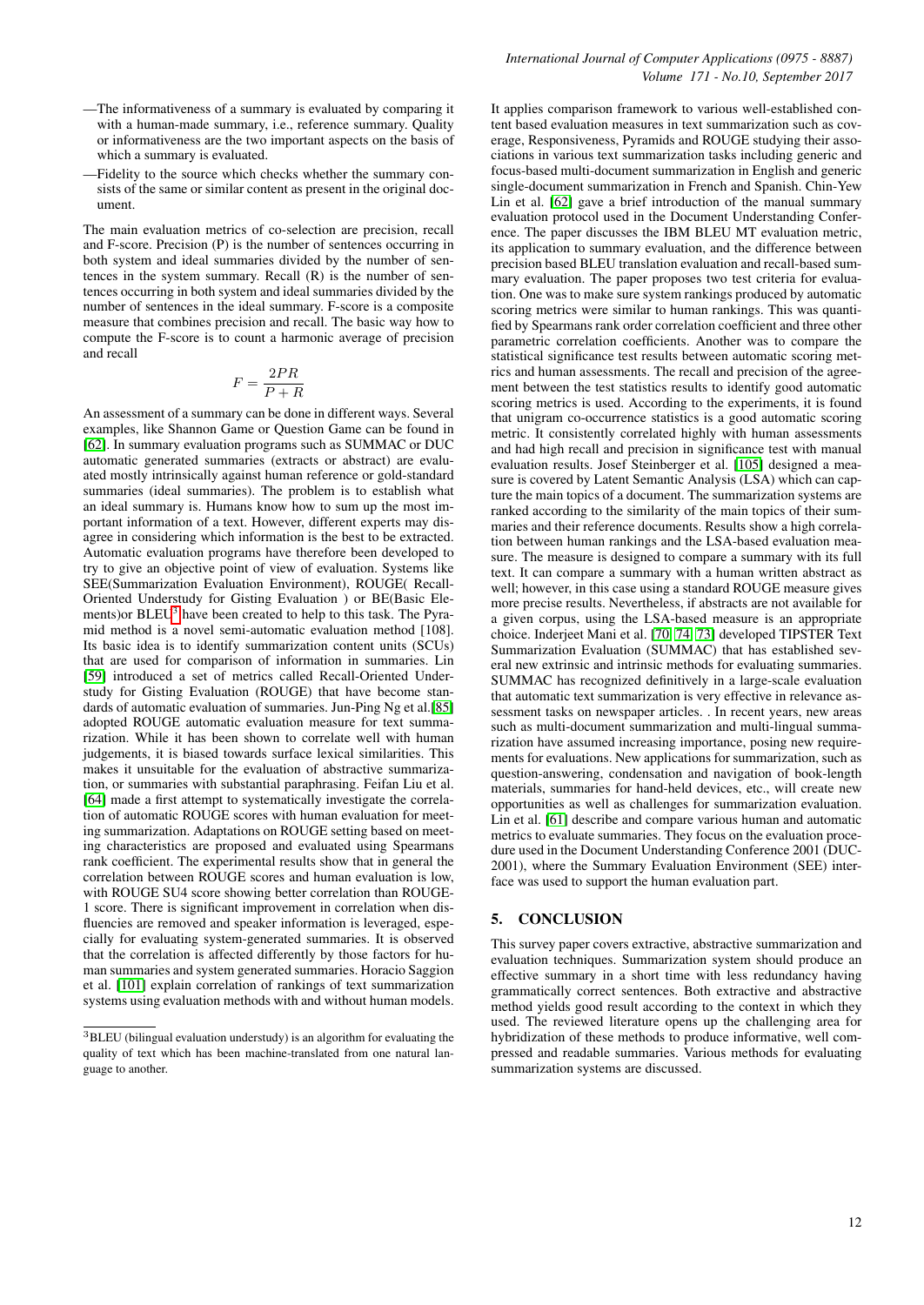# 6. REFERENCES

- <span id="page-12-5"></span>[1] Rafeeq Al-Hashemi. Text summarization extraction system (tses) using extracted keywords. *Int. Arab J. e-Technol.*, 1(4):164–168, 2010.
- <span id="page-12-7"></span>[2] Ramiz M Aliguliyev. A new sentence similarity measure and sentence based extractive technique for automatic text summarization. *Expert Systems with Applications*, 36(4):7764– 7772, 2009.
- <span id="page-12-17"></span>[3] Massih-Reza Amini and Patrick Gallinari. The use of unlabeled data to improve supervised learning for text summarization. In *Proceedings of the 25th annual international ACM SIGIR conference on Research and development in information retrieval*, pages 105–112. ACM, 2002.
- <span id="page-12-22"></span>[4] Elena Baralis, Luca Cagliero, Saima Jabeen, Alessandro Fiori, and Sajid Shah. Multi-document summarization based on the yago ontology. *Expert Systems with Applications*, 40(17):6976–6984, 2013.
- <span id="page-12-27"></span>[5] Regina Barzilay and Michael Elhadad. Using lexical chains for text summarization. *Advances in automatic text summarization*, pages 111–121, 1999.
- <span id="page-12-12"></span>[6] Phyllis B Baxendale. Machine-made index for technical literaturean experiment. *IBM Journal of Research and Development*, 2(4):354–361, 1958.
- <span id="page-12-8"></span>[7] Wauter Bosma and VU CLTL. Contextual salience in querybased summarization. In *RANLP*, pages 39–44, 2009.
- <span id="page-12-26"></span>[8] Meru Brunn, Yllias Chali, and Christopher J Pinchak. Text summarization using lexical chains. In *Proc. of Document Understanding Conference*, 2001.
- <span id="page-12-4"></span>[9] Orkut Buyukkokten, Hector Garcia-Molina, and Andreas Paepcke. Seeing the whole in parts: text summarization for web browsing on handheld devices. In *Proceedings of the 10th international conference on World Wide Web*, pages 652–662. ACM, 2001.
- <span id="page-12-2"></span>[10] Praveen Bysani. Detecting novelty in the context of progressive summarization. In *Proceedings of the NAACL HLT 2010 Student Research Workshop*, pages 13–18. Association for Computational Linguistics, 2010.
- <span id="page-12-16"></span>[11] Asli Celikyilmaz and Dilek Hakkani-Tur. A hybrid hierarchical model for multi-document summarization. In *Proceedings of the 48th Annual Meeting of the Association for Computational Linguistics*, pages 815–824. Association for Computational Linguistics, 2010.
- <span id="page-12-6"></span>[12] Hakan Ceylan and Rada Mihalcea. Explorations in automatic book summarization. Association for Computational Linguistics, 2007.
- <span id="page-12-15"></span>[13] Kuo-En Chang, Yao-Ting Sung, and Ine-Dai Chen. The effect of concept mapping to enhance text comprehension and summarization. *The Journal of Experimental Education*, 71(1):5–23, 2002.
- <span id="page-12-28"></span>[14] Sumit Chopra, Michael Auli, Alexander M Rush, and SEAS Harvard. Abstractive sentence summarization with attentive recurrent neural networks. In *HLT-NAACL*, pages 93–98, 2016.
- <span id="page-12-18"></span>[15] Wesley T Chuang and Jihoon Yang. Extracting sentence segments for text summarization: a machine learning approach. In *Proceedings of the 23rd annual international ACM SIGIR conference on Research and development in information retrieval*, pages 152–159. ACM, 2000.
- <span id="page-12-11"></span>[16] Dipanjan Das and André FT Martins. A survey on automatic text summarization. *Literature Survey for the Language and Statistics II course at CMU*, 4:192–195, 2007.
- <span id="page-12-13"></span>[17] Gerald DeJong. Prediction and substantiation: A new approach to natural language processing. *Cognitive Science*, 3(3):251–273, 1979.
- <span id="page-12-0"></span>[18] Harold P Edmundson. New methods in automatic extracting. *Journal of the ACM (JACM)*, 16(2):264–285, 1969.
- <span id="page-12-21"></span>[19] Varsha R Embar, Surabhi R Deshpande, AK Vaishnavi, Vishakha Jain, and Jagadish S Kallimani. saramsha-a kannada abstractive summarizer. In *Advances in Computing, Communications and Informatics (ICACCI), 2013 International Conference on*, pages 540–544. IEEE, 2013.
- <span id="page-12-9"></span>[20] Günes Erkan and Dragomir R Radev. Lexrank: Graph-based lexical centrality as salience in text summarization. *Journal of Artificial Intelligence Research*, 22:457–479, 2004.
- <span id="page-12-19"></span>[21] Yimai Fang and Simone Teufel. A summariser based on human memory limitations and lexical competition. In *EACL*, pages 732–741, 2014.
- <span id="page-12-3"></span>[22] Atefeh Farzindar and Guy Lapalme. Legal text summarization by exploration of the thematic structures and argumentative roles. In *Text Summarization Branches Out Workshop held in conjunction with ACL*, pages 27–34, 2004.
- <span id="page-12-1"></span>[23] Rafael Ferreira, Luciano de Souza Cabral, Rafael Dueire Lins, Gabriel Pereira e Silva, Fred Freitas, George DC Cavalcanti, Rinaldo Lima, Steven J Simske, and Luciano Favaro. Assessing sentence scoring techniques for extractive text summarization. *Expert systems with applications*, 40(14):5755–5764, 2013.
- <span id="page-12-24"></span>[24] Filippo Galgani, Paul Compton, and Achim Hoffmann. Combining different summarization techniques for legal text. In *Proceedings of the Workshop on Innovative Hybrid Approaches to the Processing of Textual Data*, pages 115– 123. Association for Computational Linguistics, 2012.
- <span id="page-12-10"></span>[25] Kavita Ganesan, ChengXiang Zhai, and Jiawei Han. Opinosis: a graph-based approach to abstractive summarization of highly redundant opinions. In *Proceedings of the 23rd international conference on computational linguistics*, pages 340–348. Association for Computational Linguistics, 2010.
- <span id="page-12-25"></span>[26] Pierre-Etienne Genest and Guy Lapalme. Framework for abstractive summarization using text-to-text generation. In *Proceedings of the Workshop on Monolingual Text-To-Text Generation*, pages 64–73. Association for Computational Linguistics, 2011.
- <span id="page-12-23"></span>[27] Pierre-Etienne Genest and Guy Lapalme. Fully abstractive approach to guided summarization. In *Proceedings of the 50th Annual Meeting of the Association for Computational Linguistics: Short Papers-Volume 2*, pages 354–358. Association for Computational Linguistics, 2012.
- <span id="page-12-20"></span>[28] Dan Gillick and Benoit Favre. A scalable global model for summarization. In *Proceedings of the Workshop on Integer Linear Programming for Natural Langauge Processing*, pages 10–18. Association for Computational Linguistics, 2009.
- <span id="page-12-14"></span>[29] Jade Goldstein, Mark Kantrowitz, Vibhu Mittal, and Jaime Carbonell. Summarizing text documents: sentence selection and evaluation metrics. In *Proceedings of the 22nd annual international ACM SIGIR conference on Research and development in information retrieval*, pages 121–128. ACM, 1999.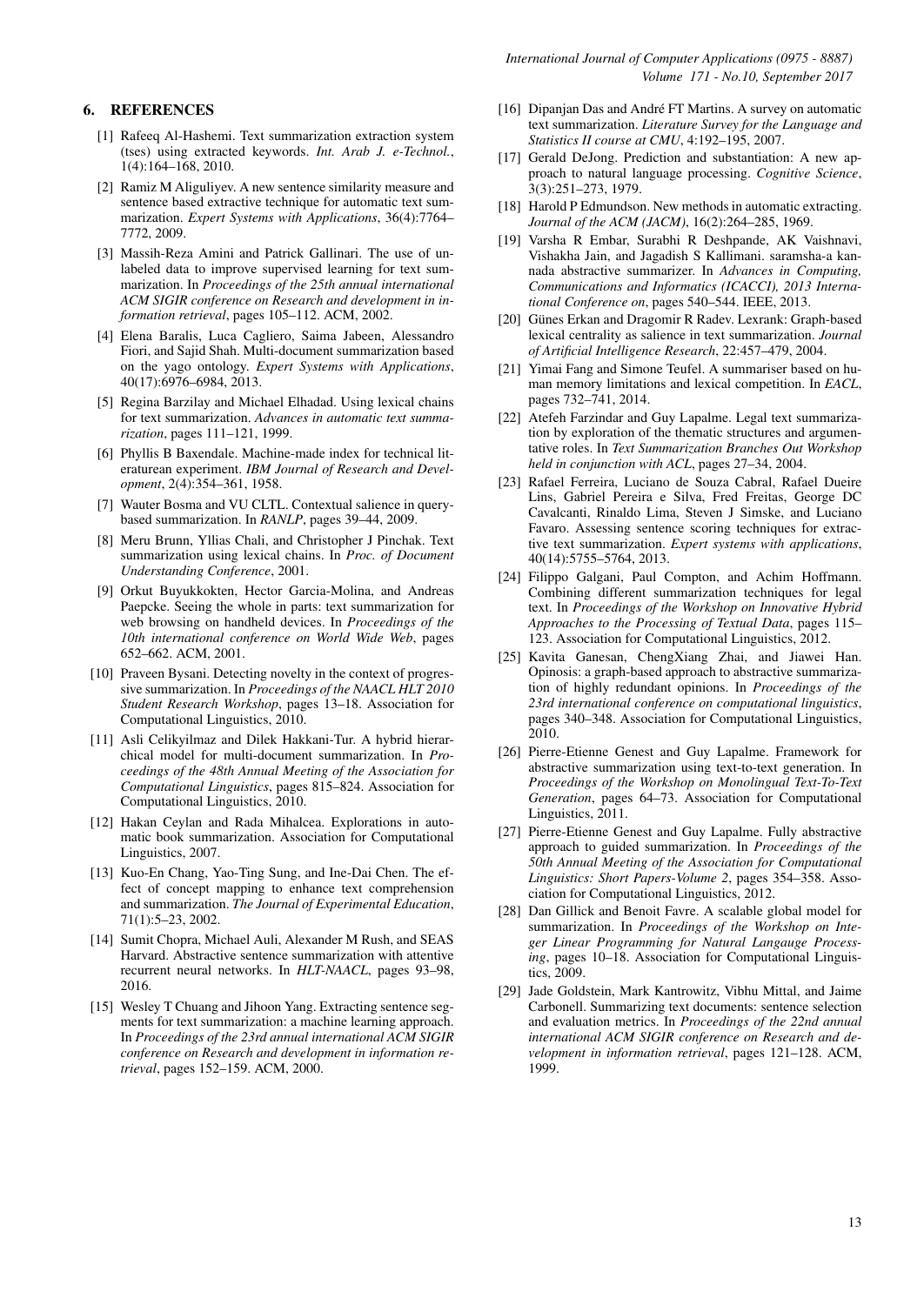- <span id="page-13-13"></span>[30] Yihong Gong and Xin Liu. Generic text summarization using relevance measure and latent semantic analysis. In *Proceedings of the 24th annual international ACM SIGIR conference on Research and development in information retrieval*, pages 19–25. ACM, 2001.
- <span id="page-13-26"></span>[31] Charles F Greenbacker. Towards a framework for abstractive summarization of multimodal documents. In *Proceedings of the ACL 2011 Student Session*, pages 75–80. Association for Computational Linguistics, 2011.
- <span id="page-13-10"></span>[32] Anand Gupta, Manpreet Kaur, Adarsh Singh, Aseem Goel, and Shachar Mirkin. Text summarization through entailment-based minimum vertex cover. *Lexical and Computational Semantics (\* SEM 2014)*, page 75, 2014.
- <span id="page-13-15"></span>[33] Vishal Gupta and Gurpreet Singh Lehal. Named entity recognition for punjabi language text summarization. *International journal of computer applications*, 33(3):28–32, 2011.
- <span id="page-13-17"></span>[34] Aria Haghighi and Lucy Vanderwende. Exploring content models for multi-document summarization. In *Proceedings of Human Language Technologies: The 2009 Annual Conference of the North American Chapter of the Association for Computational Linguistics*, pages 362–370. Association for Computational Linguistics, 2009.
- <span id="page-13-0"></span>[35] Udo Hahn and Inderjeet Mani. The challenges of automatic summarization. *Computer*, 33(11):29–36, 2000.
- <span id="page-13-22"></span>[36] Sanda M Harabagiu and Finley Lacatusu. Generating single and multi-document summaries with gistexter. In *Document Understanding Conferences*, pages 11–12, 2002.
- <span id="page-13-20"></span>[37] Yllias Chali Sadid A Hasan. On the effectiveness of using sentence compression models for query-focused multidocument summarization. 2012.
- <span id="page-13-18"></span>[38] Tingting He, Fang Li, Wei Shao, Jinguang Chen, and Liang Ma. A new feature-fusion sentence selecting strategy for query-focused multi-document summarization. In *Advanced Language Processing and Web Information Technology, 2008. ALPIT'08. International Conference on*, pages 81–86. IEEE, 2008.
- <span id="page-13-12"></span>[39] Leonhard Hennig and DAI Labor. Topic-based multidocument summarization with probabilistic latent semantic analysis. In *RANLP*, pages 144–149, 2009.
- <span id="page-13-23"></span>[40] Leonhard Hennig, Winfried Umbrath, and Robert Wetzker. An ontology-based approach to text summarization. In *Proceedings of the 2008 IEEE/WIC/ACM International Conference on Web Intelligence and Intelligent Agent Technology-Volume 03*, pages 291–294. IEEE Computer Society, 2008.
- <span id="page-13-27"></span>[41] Karl Moritz Hermann, Tomas Kocisky, Edward Grefenstette, Lasse Espeholt, Will Kay, Mustafa Suleyman, and Phil Blunsom. Teaching machines to read and comprehend. In *Advances in Neural Information Processing Systems*, pages 1693–1701, 2015.
- <span id="page-13-21"></span>[42] Tsutomu Hirao, Yutaka Sasaki, and Hideki Isozaki. An extrinsic evaluation for question-biased text summarization on qa tasks. In *Proc. of the NAACL 2001 Workshop on Automatic Summarization*, pages 61–68, 2001.
- <span id="page-13-6"></span>[43] Baotian Hu, Qingcai Chen, and Fangze Zhu. Lcsts: A large scale chinese short text summarization dataset. *arXiv preprint arXiv:1506.05865*, 2015.
- <span id="page-13-9"></span>[44] Po Hu, Dong-Hong Ji, Chong Teng, and Yujing Guo. Context-enhanced personalized social summarization. In *COLING*, pages 1223–1238, 2012.
- <span id="page-13-25"></span>[45] Kai Ishikawa, Shinichi Ando, and Akitoshi Okumura. Hybrid text summarization method based on the tf method and the lead method. In *In Proceedings of the 2nd National Institute of Informatics Test Collection Information Retrieval (NTCIR) Workshop*. Citeseer, 2001.
- <span id="page-13-7"></span>[46] R Jayashree, K Srikanta Murthy, and Basavaraj S Anami. An artificial neural network approach to text document summarization in the kannada language. In *Hybrid Intelligent Systems (HIS), 2013 13th International Conference on*, pages 45–48. IEEE, 2013.
- <span id="page-13-1"></span>[47] R Jayashree, Srikanta Murthy, and Basavaraj S Anami. Categorized text document summarization in the kannada language by sentence ranking. In *Intelligent Systems Design and Applications (ISDA), 2012 12th International Conference on*, pages 776–781. IEEE, 2012.
- <span id="page-13-11"></span>[48] Hongyan Jing. Sentence reduction for automatic text summarization. In *Proceedings of the sixth conference on Applied natural language processing*, pages 310–315. Association for Computational Linguistics, 2000.
- <span id="page-13-2"></span>[49] Mikael Kågebäck, Olof Mogren, Nina Tahmasebi, and Devdatt Dubhashi. Extractive summarization using continuous vector space models. In *Proceedings of the 2nd Workshop on Continuous Vector Space Models and their Compositionality (CVSC)@ EACL*, pages 31–39, 2014.
- <span id="page-13-5"></span>[50] Khosrow Kaikhah. Automatic text summarization with neural networks. In *Intelligent Systems, 2004. Proceedings. 2004 2nd International IEEE Conference*, volume 1, pages 40–44. IEEE, 2004.
- <span id="page-13-3"></span>[51] Chris Kedzie, Kathleen McKeown, and Fernando Diaz. Predicting salient updates for disaster summarization. In *ACL (1)*, pages 1608–1617, 2015.
- <span id="page-13-28"></span>[52] Urvashi Khandelwal. Neural text summarization.
- <span id="page-13-8"></span>[53] F KIOUMARSI, HAMID KHOSRAVI, E ESLAMI, and MOHSEN DAVOUDI. Extraction-based text summarization using fuzzy. 2010.
- <span id="page-13-4"></span>[54] P Arun Kumar, K Praveen Kumar, T Someswara Rao, and P Krishna Reddy. An improved approach to extract document summaries based on popularity. In *International Workshop on Databases in Networked Information Systems*, pages 310–318. Springer, 2005.
- <span id="page-13-14"></span>[55] Julian Kupiec, Jan Pedersen, and Francine Chen. A trainable document summarizer. In *Proceedings of the 18th annual international ACM SIGIR conference on Research and development in information retrieval*, pages 68–73. ACM, 1995.
- <span id="page-13-19"></span>[56] Adenike M Lam-Adesina and Gareth JF Jones. Applying summarization techniques for term selection in relevance feedback. In *Proceedings of the 24th annual international ACM SIGIR conference on Research and development in information retrieval*, pages 1–9. ACM, 2001.
- <span id="page-13-16"></span>[57] Yulia Ledeneva, Alexander Gelbukh, and René Arnulfo García-Hernández. Terms derived from frequent sequences for extractive text summarization. In *International Conference on Intelligent Text Processing and Computational Linguistics*, pages 593–604. Springer, 2008.
- <span id="page-13-24"></span>[58] Chang-Shing Lee, Zhi-Wei Jian, and Lin-Kai Huang. A fuzzy ontology and its application to news summarization. *IEEE Transactions on Systems, Man, and Cybernetics, Part B (Cybernetics)*, 35(5):859–880, 2005.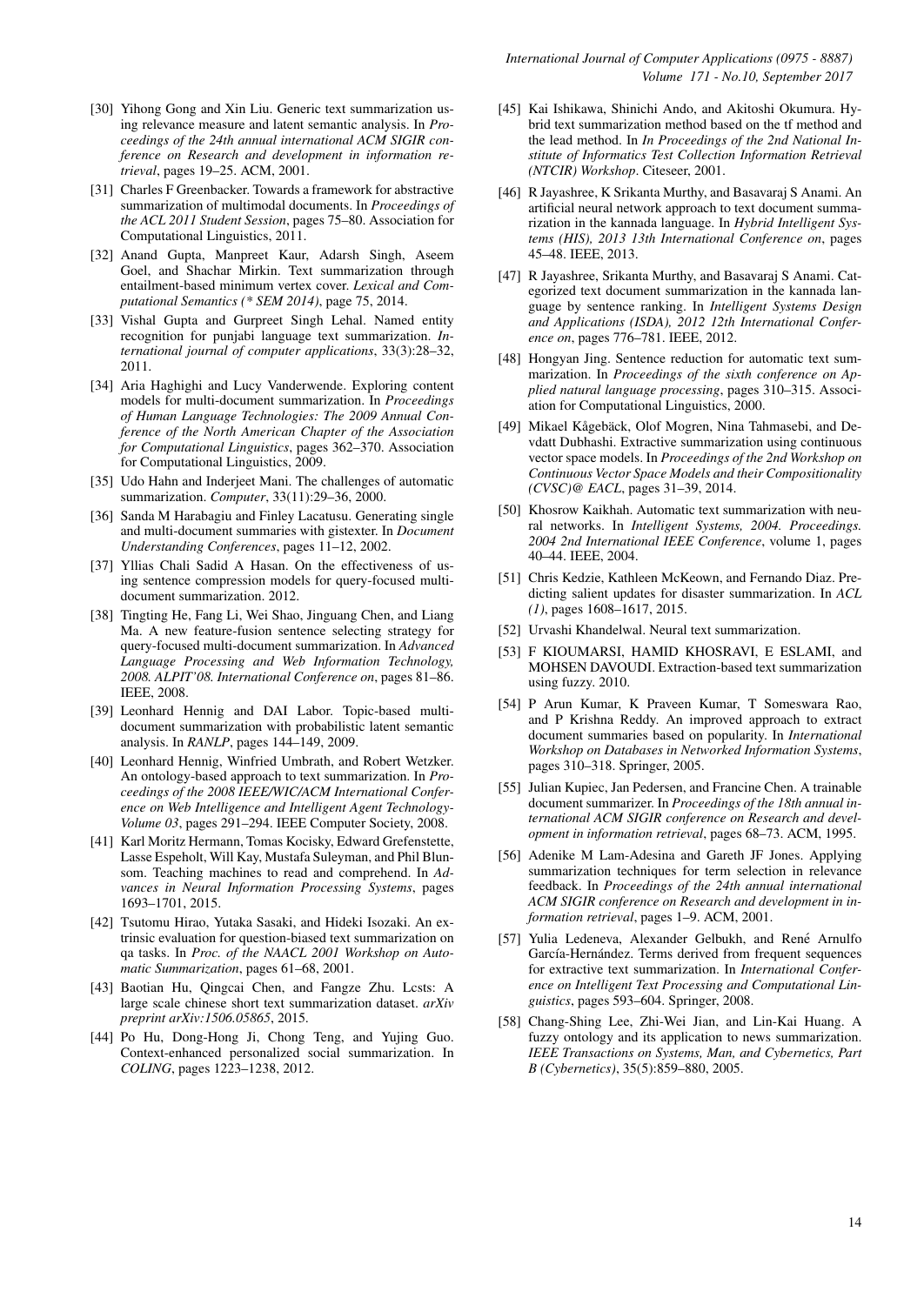- <span id="page-14-24"></span>[59] Chin-Yew Lin. Rouge: A package for automatic evaluation of summaries. In *Text summarization branches out: Proceedings of the ACL-04 workshop*, volume 8. Barcelona, Spain, 2004.
- <span id="page-14-3"></span>[60] Chin-Yew Lin and Eduard Hovy. The automated acquisition of topic signatures for text summarization. In *Proceedings of the 18th conference on Computational linguistics-Volume 1*, pages 495–501. Association for Computational Linguistics, 2000.
- <span id="page-14-30"></span>[61] Chin-Yew Lin and Eduard Hovy. Manual and automatic evaluation of summaries. In *Proceedings of the ACL-02 Workshop on Automatic Summarization-Volume 4*, pages 45–51. Association for Computational Linguistics, 2002.
- <span id="page-14-23"></span>[62] Chin-Yew Lin and Eduard Hovy. Automatic evaluation of summaries using n-gram co-occurrence statistics. In *Proceedings of the 2003 Conference of the North American Chapter of the Association for Computational Linguistics on Human Language Technology-Volume 1*, pages 71–78. Association for Computational Linguistics, 2003.
- <span id="page-14-18"></span>[63] Fei Liu, Jeffrey Flanigan, Sam Thomson, Norman Sadeh, and Noah A Smith. Toward abstractive summarization using semantic representations. 2015.
- <span id="page-14-26"></span>[64] Feifan Liu and Yang Liu. Correlation between rouge and human evaluation of extractive meeting summaries. In *Proceedings of the 46th Annual Meeting of the Association for Computational Linguistics on Human Language Technologies: Short Papers*, pages 201–204. Association for Computational Linguistics, 2008.
- <span id="page-14-12"></span>[65] Shixia Liu, Michelle X Zhou, Shimei Pan, Yangqiu Song, Weihong Qian, Weijia Cai, and Xiaoxiao Lian. Tiara: Interactive, topic-based visual text summarization and analysis. *ACM Transactions on Intelligent Systems and Technology (TIST)*, 3(2):25, 2012.
- <span id="page-14-22"></span>[66] Shujian Liu. Cs585 project report long text summarization using neural networks and rule-based approach. 2017.
- <span id="page-14-10"></span>[67] Xiaohua Liu, Yitong Li, Furu Wei, and Ming Zhou. Graphbased multi-tweet summarization using social signals. In *COLING*, volume 12, pages 1699–1714, 2012.
- <span id="page-14-11"></span>[68] Annie P Louis. A bayesian method to incorporate background knowledge during automatic text summarization. Association for Computational Linguistics, 2014.
- <span id="page-14-2"></span>[69] Hans Peter Luhn. The automatic creation of literature abstracts. *IBM Journal of research and development*, 2(2):159– 165, 1958.
- <span id="page-14-27"></span>[70] Inderjeet Mani. Summarization evaluation: An overview. 2001.
- <span id="page-14-8"></span>[71] Inderjeet Mani and Eric Bloedorn. Multi-document summarization by graph search and matching. *arXiv preprint cmplg/9712004*, 1997.
- <span id="page-14-4"></span>[72] Inderjeet Mani, Eric Bloedorn, and Barbara Gates. Using cohesion and coherence models for text summarization. In *Intelligent Text Summarization Symposium*, pages 69–76, 1998.
- <span id="page-14-29"></span>[73] Inderjeet Mani, David House, Gary Klein, Lynette Hirschman, Therese Firmin, and Beth Sundheim. The tipster summac text summarization evaluation. In *Proceedings of the ninth conference on European chapter of the Association for Computational Linguistics*, pages 77–85. Association for Computational Linguistics, 1999.
- <span id="page-14-28"></span>[74] Inderjeet Mani, Gary Klein, David House, Lynette Hirschman, Therese Firmin, and Beth Sundheim. Summac: a text summarization evaluation. *Natural Language Engineering*, 8(01):43–68, 2002.
- <span id="page-14-0"></span>[75] Inderjeet Mani and Mark T Maybury. *Advances in automatic text summarization*, volume 293. MIT Press, 1999.
- <span id="page-14-7"></span>[76] Rada Mihalcea. Graph-based ranking algorithms for sentence extraction, applied to text summarization. In *Proceedings of the ACL 2004 on Interactive poster and demonstration sessions*, page 20. Association for Computational Linguistics, 2004.
- <span id="page-14-9"></span>[77] Rada Mihalcea and Paul Tarau. A language independent algorithm for single and multiple document summarization. In *Proceedings of IJCNLP*, volume 5, 2005.
- <span id="page-14-20"></span>[78] Ibrahim F Moawad and Mostafa Aref. Semantic graph reduction approach for abstractive text summarization. In *Computer Engineering & Systems (ICCES), 2012 Seventh International Conference on*, pages 132–138. IEEE, 2012.
- <span id="page-14-16"></span>[79] Gabriel Murray, Steve Renals, and Jean Carletta. Extractive summarization of meeting recordings. 2005.
- <span id="page-14-5"></span>[80] NK Nagwani. Summarizing large text collection using topic modeling and clustering based on mapreduce framework. *Journal of Big Data*, 2(1):6, 2015.
- <span id="page-14-21"></span>[81] Ramesh Nallapati, Bowen Zhou, Caglar Gulcehre, Bing Xiang, et al. Abstractive text summarization using sequence-to-sequence rnns and beyond. *arXiv preprint arXiv:1602.06023*, 2016.
- <span id="page-14-17"></span>[82] Vivi Nastase. Topic-driven multi-document summarization with encyclopedic knowledge and spreading activation. In *Proceedings of the Conference on Empirical Methods in Natural Language Processing*, pages 763–772. Association for Computational Linguistics, 2008.
- <span id="page-14-14"></span>[83] Ani Nenkova and Annie Louis. Can you summarize this? identifying correlates of input difficulty for generic multidocument summarization. 2008.
- <span id="page-14-1"></span>[84] Ani Nenkova and Kathleen McKeown. A survey of text summarization techniques. In *Mining text data*, pages 43–76. Springer, 2012.
- <span id="page-14-25"></span>[85] Jun-Ping Ng and Viktoria Abrecht. Better summarization evaluation with word embeddings for rouge. *arXiv preprint arXiv:1508.06034*, 2015.
- <span id="page-14-13"></span>[86] Jun-Ping Ng, Yan Chen, Min-Yen Kan, and Zhoujun Li. Exploiting timelines to enhance multi-document summarization. In *ACL (1)*, pages 923–933, 2014.
- <span id="page-14-6"></span>[87] Masaaki Nishino, Norihito Yasuda, Tsutomu Hirao, Shinichi Minato, and Masaaki Nagata. A dynamic programming algorithm for tree trimming-based text summarization. In *HLT-NAACL*, pages 462–471, 2015.
- <span id="page-14-15"></span>[88] Tadashi Nomoto and Yuji Matsumoto. Supervised ranking in open-domain text summarization. In *Proceedings of the 40th Annual Meeting on Association for Computational Linguistics*, pages 465–472. Association for Computational Linguistics, 2002.
- <span id="page-14-19"></span>[89] Jahna Otterbacher, Dragomir Radev, and Omer Kareem. News to go: hierarchical text summarization for mobile devices. In *Proceedings of the 29th annual international ACM SIGIR conference on Research and development in information retrieval*, pages 589–596. ACM, 2006.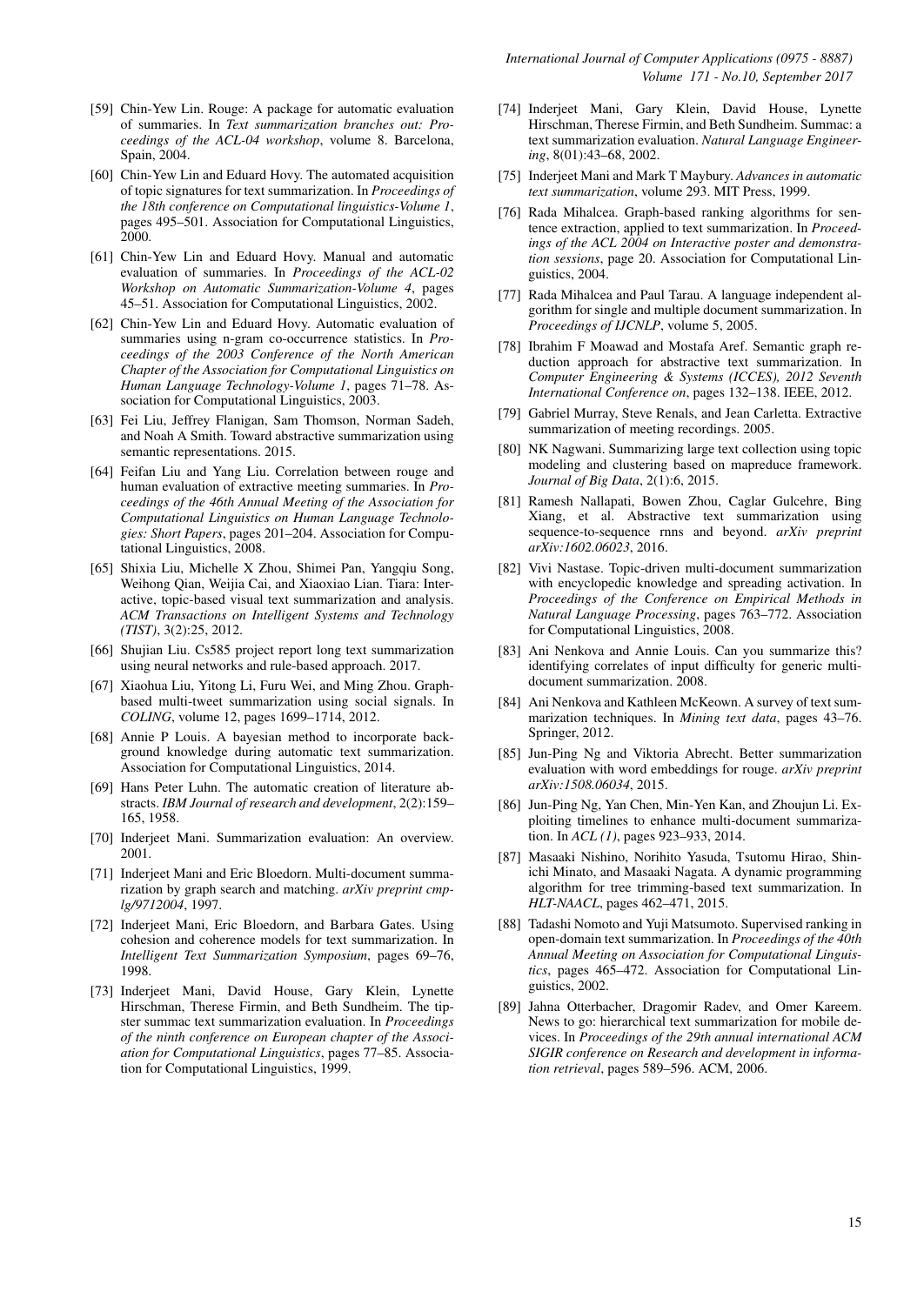- <span id="page-15-18"></span>[90] Tatsuro Oya, Yashar Mehdad, and Raymond Ng. A templatebased abstractive meeting summarization: Leveraging summary and source text relationships. 2014.
- <span id="page-15-13"></span>[91] Chandra Prakash and Anupam Shukla. Human aided text summarizer" saar" using reinforcement learning. In *Soft Computing and Machine Intelligence (ISCMI), 2014 International Conference on*, pages 83–87. IEEE, 2014.
- <span id="page-15-0"></span>[92] Vahed Qazvinian and Dragomir R Radev. Scientific paper summarization using citation summary networks. In *Proceedings of the 22nd International Conference on Computational Linguistics-Volume 1*, pages 689–696. Association for Computational Linguistics, 2008.
- <span id="page-15-12"></span>[93] Vahed Qazvinian, Dragomir R Radev, and Arzucan Özgür. Citation summarization through keyphrase extraction. In *Proceedings of the 23rd international conference on computational linguistics*, pages 895–903. Association for Computational Linguistics, 2010.
- <span id="page-15-2"></span>[94] Dragomir Radev, Adam Winkel, and Michael Topper. Multi document centroid-based text summarization. In *ACL 2002*, 2002.
- <span id="page-15-16"></span>[95] Dragomir R Radev, Timothy Allison, Sasha Blair-Goldensohn, John Blitzer, Arda Celebi, Stanko Dimitrov, Elliott Drabek, Ali Hakim, Wai Lam, Danyu Liu, et al. Mead-a platform for multidocument multilingual text summarization. In *LREC*, 2004.
- <span id="page-15-3"></span>[96] Dragomir R Radev, Hongyan Jing, and Malgorzata Budzikowska. Centroid-based summarization of multiple documents: sentence extraction, utility-based evaluation, and user studies. In *Proceedings of the 2000 NAACL-ANLP Workshop on Automatic summarization*, pages 21–30. Association for Computational Linguistics, 2000.
- <span id="page-15-19"></span>[97] R Ragunath and N Sivaranjani. Ontology based text document summarization system using concept terms. *ARPN Journal of Engineering and Applied Sciences*, 10(6):2638– 2642, 2015.
- <span id="page-15-26"></span>[98] Gaetano Rossiello, Pierpaolo Basile, Giovanni Semeraro, Marco Di Ciano, and Gaetano Grasso. Improving neural abstractive text summarization with prior knowledge. 2016.
- <span id="page-15-25"></span>[99] Alexander M Rush, Sumit Chopra, and Jason Weston. A neural attention model for abstractive sentence summarization. *arXiv preprint arXiv:1509.00685*, 2015.
- <span id="page-15-14"></span>[100] Seonggi Ryang and Takeshi Abekawa. Framework of automatic text summarization using reinforcement learning. In *Proceedings of the 2012 Joint Conference on Empirical Methods in Natural Language Processing and Computational Natural Language Learning*, pages 256–265. Association for Computational Linguistics, 2012.
- <span id="page-15-28"></span>[101] Horacio Saggion, Juan-Manuel Torres-Moreno, Iria da Cunha, and Eric SanJuan. Multilingual summarization evaluation without human models. In *Proceedings of the 23rd International Conference on Computational Linguistics: Posters*, pages 1059–1067. Association for Computational Linguistics, 2010.
- <span id="page-15-22"></span>[102] K Sankar and L Sobha. An approach to text summarization. In *Proceedings of the Third International Workshop on Cross Lingual Information Access: Addressing the Information Need of Multilingual Societies*, pages 53–60. Association for Computational Linguistics, 2009.
- <span id="page-15-9"></span>[103] Kamal Sarkar, Mita Nasipuri, and Suranjan Ghose. Using machine learning for medical document summarization. *International Journal of Database Theory and Application*, 4(1):31–48, 2011.
- <span id="page-15-23"></span>[104] H Gregory Silber and Kathleen F McCoy. Efficiently computed lexical chains as an intermediate representation for automatic text summarization. *Computational Linguistics*, 28(4):487–496, 2002.
- <span id="page-15-6"></span>[105] Josef Steinberger and Karel Ježek. Evaluation measures for text summarization. *Computing and Informatics*, 28(2):251– 275, 2012.
- <span id="page-15-5"></span>[106] Ladda Suanmali, Naomie Salim, and Mohammed Salem Binwahlan. Fuzzy logic based method for improving text summarization. *arXiv preprint arXiv:0906.4690*, 2009.
- <span id="page-15-1"></span>[107] Hiroya Takamura and Manabu Okumura. Text summarization model based on the budgeted median problem. In *Proceedings of the 18th ACM conference on Information and knowledge management*, pages 1589–1592. ACM, 2009.
- <span id="page-15-21"></span>[108] Hideki Tanaka, Akinori Kinoshita, Takeshi Kobayakawa, Tadashi Kumano, and Naoto Kato. Syntax-driven sentence revision for broadcast news summarization. In *Proceedings of the 2009 Workshop on Language Generation and Summarisation*, pages 39–47. Association for Computational Linguistics, 2009.
- <span id="page-15-24"></span>[109] Doina Tatar, Andreea Diana Mihis, and Gabriela Serban. Top-down cohesion segmentation in summarization. In *Proceedings of the 2008 Conference on Semantics in Text Processing*, pages 389–397. Association for Computational Linguistics, 2008.
- <span id="page-15-8"></span>[110] Ha Nguyen Thi Thu and Dung Vu Thi Ngoc. Improve bayesian network to generating vietnamese sentence reduction. *IERI Procedia*, 10:190–195, 2014.
- <span id="page-15-11"></span>[111] Ivan Titov and Ryan T McDonald. A joint model of text and aspect ratings for sentiment summarization. In *ACL*, volume 8, pages 308–316. Citeseer, 2008.
- <span id="page-15-4"></span>[112] Oriol Vinyals and Quoc Le. A neural conversational model. *arXiv preprint arXiv:1506.05869*, 2015.
- <span id="page-15-27"></span>[113] Lu Wang and Wang Ling. Neural network-based abstract generation for opinions and arguments. *arXiv preprint arXiv:1606.02785*, 2016.
- <span id="page-15-15"></span>[114] Lu Wang, Hema Raghavan, Claire Cardie, and Vittorio Castelli. Query-focused opinion summarization for usergenerated content. *arXiv preprint arXiv:1606.05702*, 2016.
- <span id="page-15-20"></span>[115] Mark Wasson. Using leading text for news summaries: Evaluation results and implications for commercial summarization applications. In *Proceedings of the 17th international conference on Computational linguistics-Volume 2*, pages 1364–1368. Association for Computational Linguistics, 1998.
- <span id="page-15-7"></span>[116] Jen-Yuan Yeh, Hao-Ren Ke, Wei-Pang Yang, and I-Heng Meng. Text summarization using a trainable summarizer and latent semantic analysis. *Information processing & management*, 41(1):75–95, 2005.
- <span id="page-15-17"></span>[117] Mehdi Yousfi-Monod and Violaine Prince. Sentence compression as a step in summarization or an alternative path in text shortening. In *Coling'08: International conference on computational linguistics*, pages 137–140, 2008.
- <span id="page-15-10"></span>[118] Lei Yu and Fuji Ren. A study on cross-language text summarization using supervised methods. In *Natural Language*